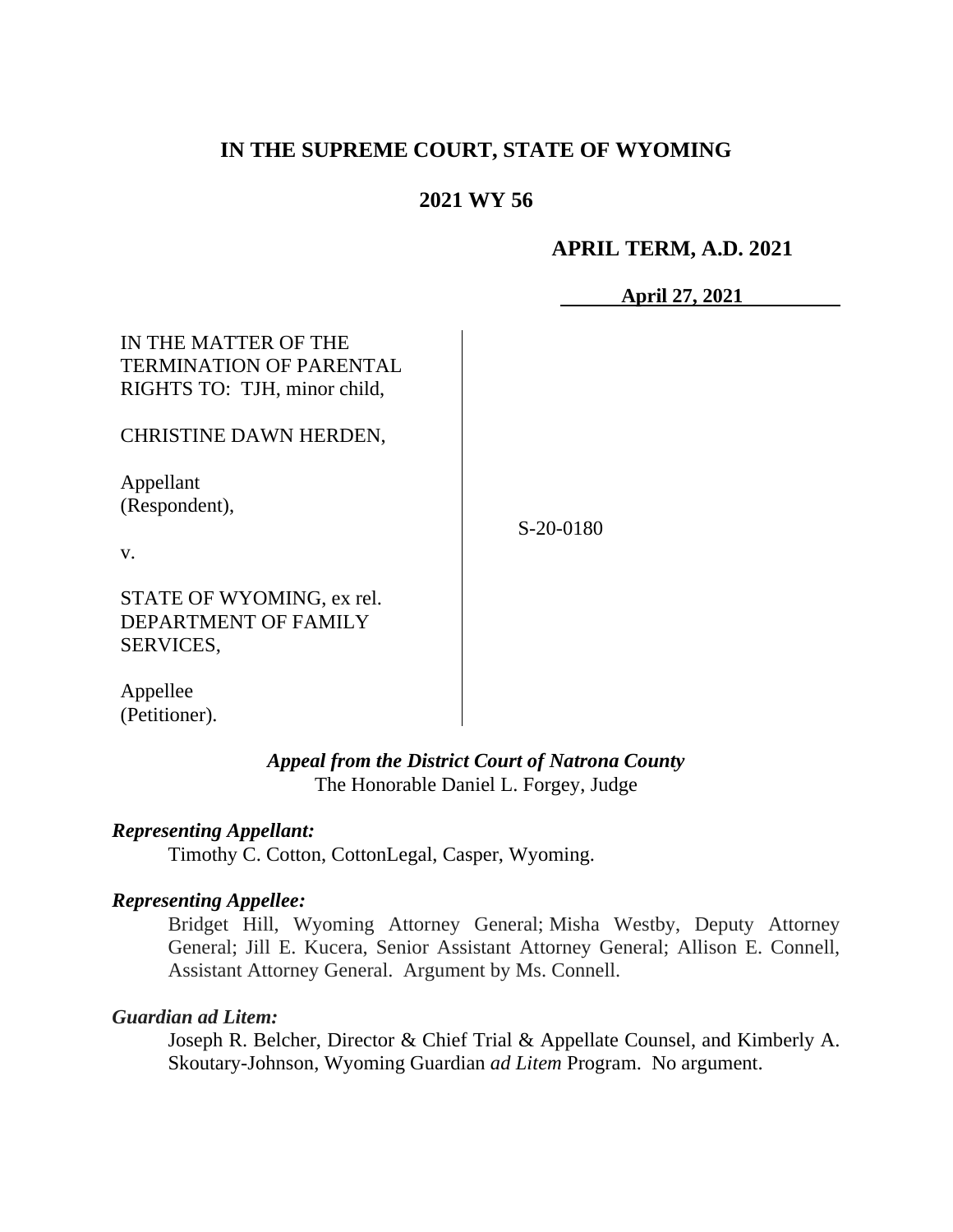*Before DAVIS, C.J., and FOX, KAUTZ, BOOMGAARDEN, and GRAY, JJ.*

*KAUTZ, J., delivers the opinion of the Court; DAVIS, C.J., files a specially concurring opinion, in which FOX, J., joins.*

**NOTICE: This opinion is subject to formal revision before publication in Pacific Reporter Third. Readers are requested to notify the Clerk of the Supreme Court, Supreme Court Building, Cheyenne, Wyoming 82002, of typographical or other formal errors so correction may be made before final publication in the permanent volume.**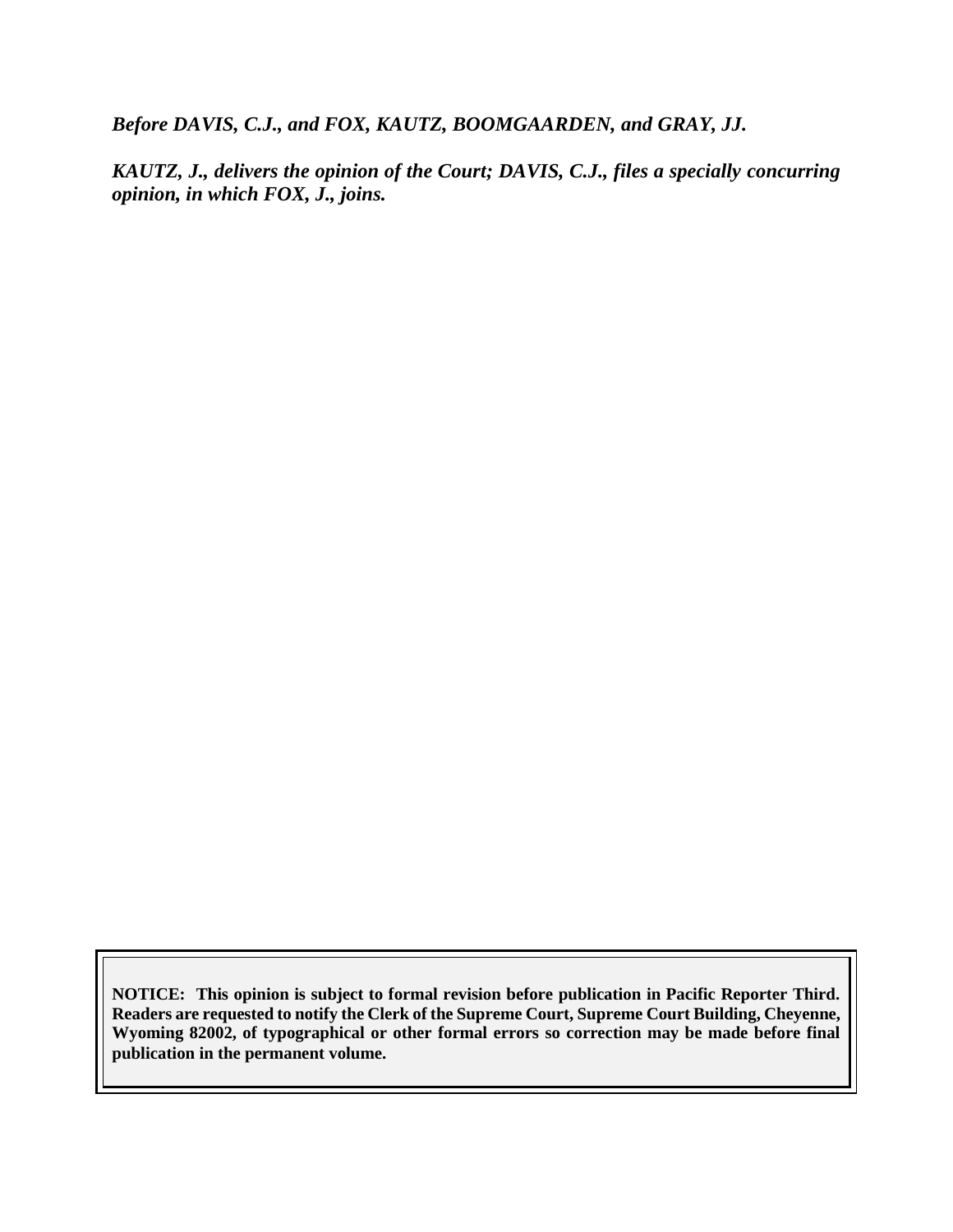## **KAUTZ, Justice.**

[¶1] The Wyoming Department of Family Services (DFS) filed a petition to terminate Christine (Cristy) Dawn Herden's (Mother) parental rights to TJH (Child). Because Mother failed to timely respond, the clerk of the district court entered default against her. After a default hearing, the district court terminated her parental rights. Mother claims the district court violated her right to due process by holding the default hearing by video conference and by refusing to allow her to present evidence on the best interests of Child. We affirm.

## **ISSUES**

- [¶2] The issues on appeal are:
	- 1. Did the district court violate Mother's due process rights when it held the evidentiary default hearing in the parental rights termination action by video conference?
	- 2. Did the district court violate Mother's due process rights when it refused to allow her to present evidence regarding Child's best interests during the default hearing?

## **FACTS**

[¶3] On November 18, 2019, the State filed a petition to terminate Mother's and the unknown father's parental rights to Child.<sup>1</sup> The State asserted Mother's parental rights should be terminated under Wyo. Stat. Ann.  $\S 14$ -2-309(a)(iii) and (v) (LexisNexis 2019).<sup>2</sup>

<sup>2</sup> Section 14-2-309(a)(iii) and (v) state:

(a) The parent-child legal relationship may be terminated if any one (1) or more of the following facts is established by clear and convincing evidence: . . .

(iii) The child has been abused or neglected by the parent and reasonable efforts by an authorized agency or mental health professional have been unsuccessful in rehabilitating the family or the family has refused rehabilitative treatment, and it is shown that the child's health and safety would be seriously jeopardized by remaining with or returning to the parent; . . . [or]

(v) The child has been in foster care under the responsibility of the state of Wyoming for fifteen (15) of the most recent twenty-two (22) months, and a showing that the parent is unfit to have custody and control of the child[.]

<sup>&</sup>lt;sup>1</sup> Because the unknown father did not appear after being served by publication, the district court terminated his parental rights following a default hearing. There is no issue in this appeal regarding that ruling.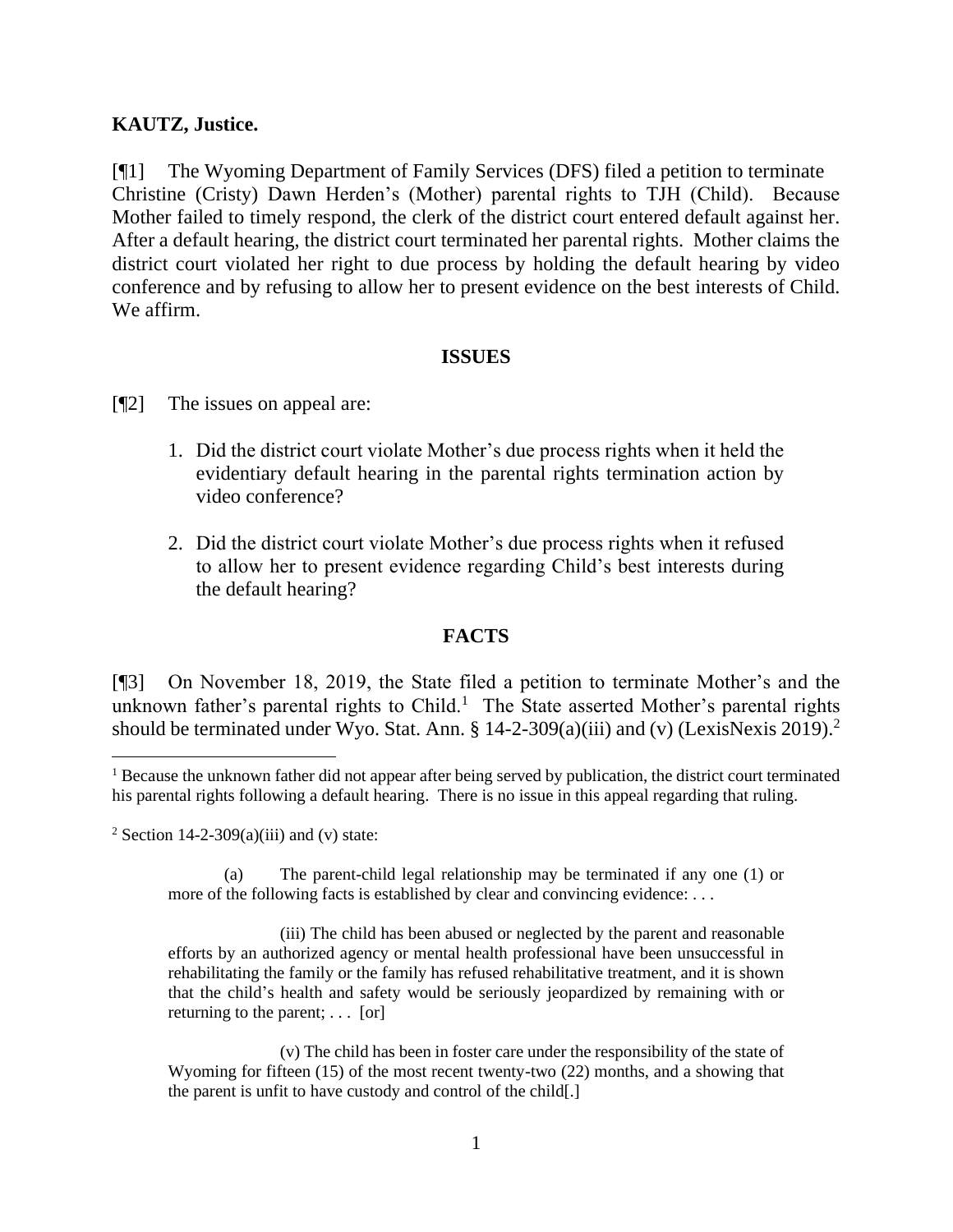According to the petition, Child was born to Mother and an unknown father in June 2018. At the time of his birth, Child tested positive for methamphetamine and Mother admitted she was a heavy drug user. Consequently, a physician took protective custody of Child and the State filed a neglect petition against Mother. At a shelter care hearing held two days after his birth, Child was placed in DFS legal custody, where he has remained. DFS developed a case plan which, among other things, required Mother to complete substance abuse treatment, sustain sobriety, and cease criminal activity. Although Mother attended some supervised visits with Child, she never made enough progress on her case plan for DFS to allow her unsupervised visitation.

[¶4] On January 2, 2020, Mother was served with the termination petition and a summons while incarcerated at the Natrona County Detention Center. She did not respond to the petition, and the clerk of the district court entered a default against her on February 27, 2020. The State requested a default hearing, which was set for May 11, 2020.

[¶5] In March 2020, Mother filed a handwritten request that the entry of default against her be set aside, an answer, and a request for the district court to appoint counsel to represent her. Appointed counsel filed a supplemental motion, claiming the default should be set aside for good cause in accordance with Wyoming Rule of Civil Procedure (W.R.C.P.) 55(c). The district court combined the hearing on Mother's motion to set aside the entry of default with the previously set default hearing.

[¶6] Mother agreed to the district court's plan to hold the combined hearing by video conference rather than in person because of the COVID-19 pandemic. She later filed a motion to continue the evidentiary default hearing, stating she mistakenly believed the setting for the video conference hearing pertained only to her motion to set aside the entry of default, not the evidentiary hearing. Mother, who was still incarcerated, claimed conducting the evidentiary hearing by video, rather than in person, would violate her right to due process. Specifically, she asserted a video conference would deprive her of the ability to effectively cross-examine the State's witnesses and make it impossible for her to communicate with counsel during the hearing. Mother also argued a continuance was necessary to allow her to present evidence of Child's best interests even though she was in default.

[¶7] The district court began the May 11, 2020, hearing by considering Mother's motion to set aside the entry of default under W.R.C.P. 55(c). It denied the motion, concluding Mother had not established good cause to justify setting aside the entry of default. The court turned next to Mother's motion to continue the evidentiary default hearing. It denied the motion to continue and limited Mother's participation at the default hearing to giving an opening statement (which she waived), cross-examining the State's witnesses, objecting to the State's evidence, and making a closing argument. She was not allowed to present her own evidence.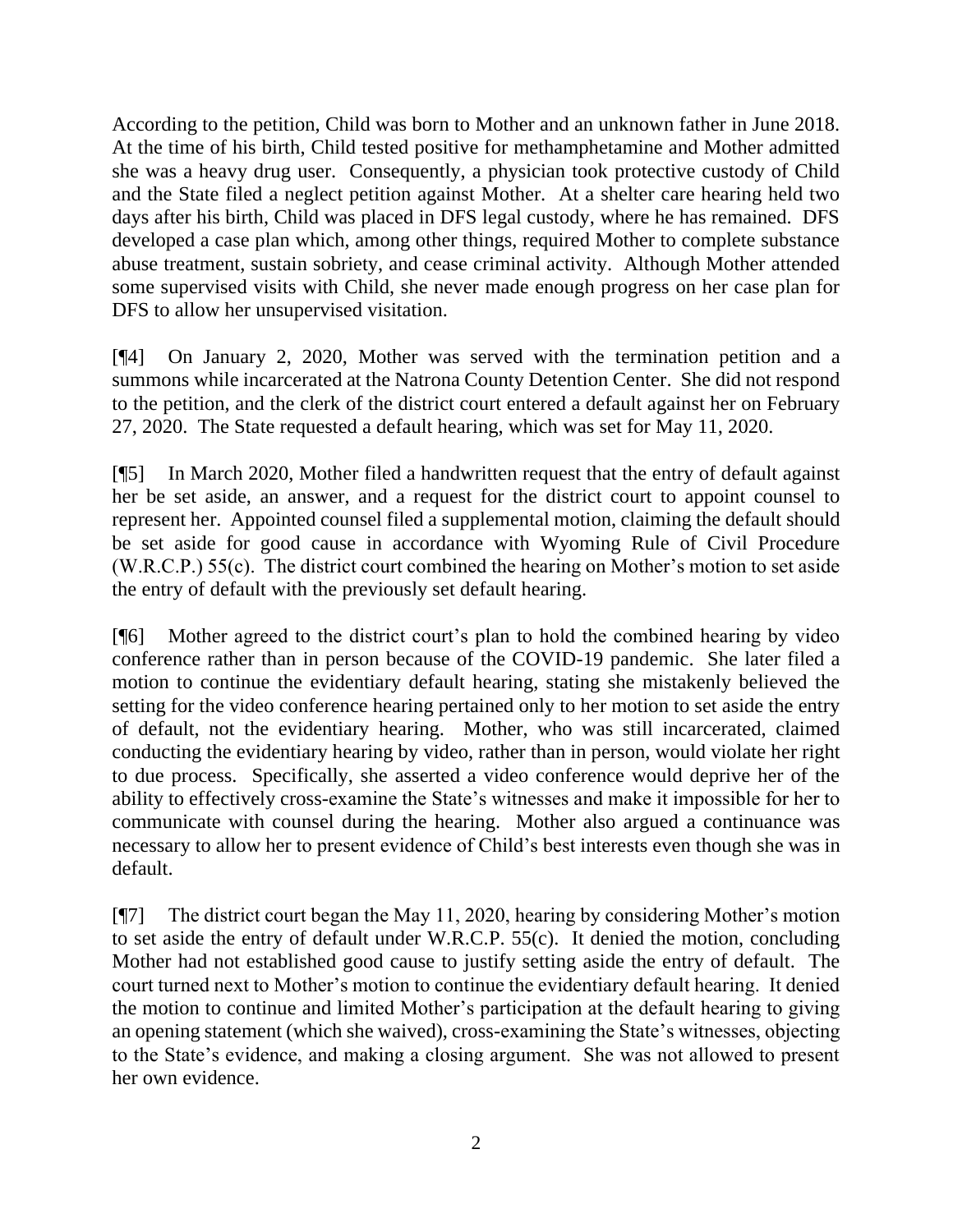[¶8] During the evidentiary default hearing, the State presented only one witness, the DFS caseworker who worked to reunite Mother and Child. The caseworker testified about the statutory grounds for termination of Mother's parental rights and Child's best interests. At the conclusion of the hearing, the district court granted the State's petition to terminate Mother's parental rights to Child. It ruled the State had proven by clear and convincing evidence the statutory bases for termination under § 14-2-309(a)(iii) and (v) and it was in Child's best interests to terminate Mother's parental rights. Mother filed a timely notice of appeal.

#### **DISCUSSION**

[¶9] Mother claims the district court violated her right to due process by holding the evidentiary default hearing through video conference rather than in person and by not giving her a meaningful chance to be heard regarding Child's best interests. The government may not deprive any person of "life, liberty, or property, without due process of law." U.S. Const. amends. V; XIV, § 1. *See also,* Wyo. Const. art. 1, § 6. "The liberty of a parent to the care, custody and control of [her] child is a fundamental right that resides first in the parent." Wyo. Stat. Ann. § 14-2-206(a) (LexisNexis 2019). *See also, RA v. State (In re AA),* 2021 WY 18, ¶ 11, 479 P.3d 1252, 1256 (Wyo. 2021) ("[t]he right of familial association is fundamental") (citing *Clark v. Dep't of Family Servs. (In re GGMC),* 2020 WY 50, ¶ 22, 460 P.3d 1138, 1145 (Wyo. 2020); *JLW v. CAB (In re WDW)*, 2010 WY 9, ¶ 17, 224 P.3d 14, 19 (Wyo. 2010); and *TF v. State, Dep't of Family Servs. (In re Adoption of CF),* 2005 WY 118, ¶ 26, 120 P.3d 992, 1002 (Wyo. 2005)).

[¶10] "Procedural due process requires the government to provide a parent with reasonable notice and a meaningful opportunity to be heard before interfering with [her] fundamental right to familial association." *RA,* ¶ 15, 479 P.3d at 1257 (citing *JA v. State, Dep't of Family Servs. (In re DSB),* 2008 WY 15, ¶ 27, 176 P.3d 633, 639 (Wyo. 2008); *DH v. Dep't of Family Servs. (In re "H" Children),* 2003 WY 155, ¶ 38, 79 P.3d 997, 1008 (Wyo. 2003)). The required process varies depending upon "the nature of the proceeding and the interests involved." *KC v. State (In re GC),* 2015 WY 73, *¶* 32, 351 P.3d 236, 245 (Wyo. 2015)."The question of whether an individual was afforded due process is one of law subject to de novo review." *RA,* ¶ 9, 479 P.3d at 1256 (citing *ST v. State (In re DT),* 2017 WY 36, ¶ 23, 391 P.3d 1136, 1143 (Wyo. 2017); and *Verheydt v. Verheydt,* 2013 WY 25, ¶ 20, 295 P.3d 1245, 1250 (Wyo. 2013)).

## *Default Hearing by Video Conference*

[¶11] Although her argument is not completely clear, Mother indicates the video conference was insufficient to protect her due process right to be heard because she was unable to effectively cross-examine the DFS caseworker and could not communicate with her attorney during the hearing. Mother frames the issue as one of due process; however, the bulk of her argument is based upon the right of confrontation under the Sixth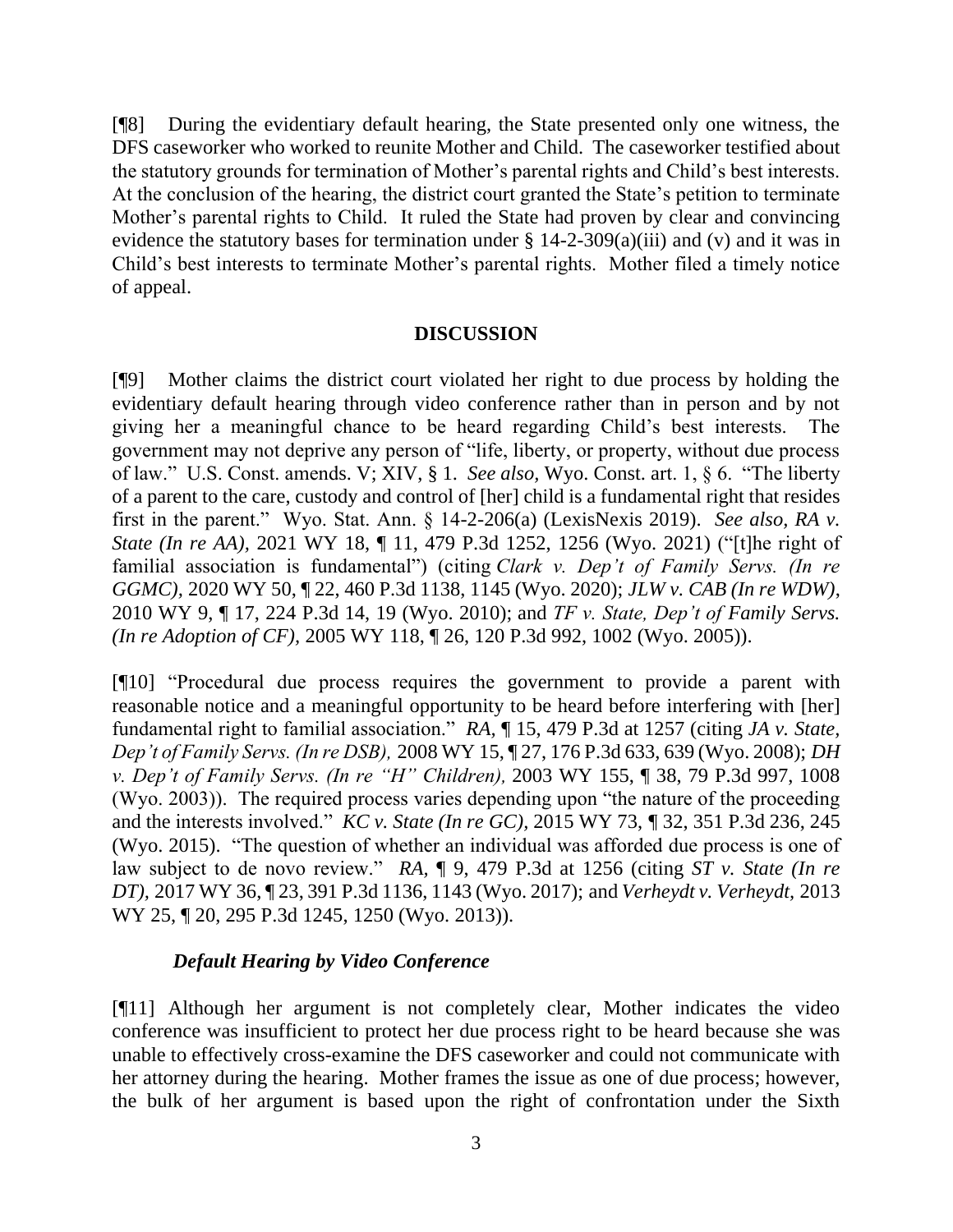Amendment to the United States Constitution. The relevant portion of the Sixth Amendment states: "In all criminal prosecutions, the accused shall enjoy the right . . . to be confronted with the witnesses against him." U.S. Const. amend. VI. As Mother explains, we have recognized "a defendant's inability to meaningfully cross-examine a witness may violate his right of confrontation." *Tamblyn v. State,* 2020 WY 76, ¶ 50, 465 P.3d 440, 453 (Wyo. 2020) (citing *In Interest of CB*, 749 P.2d 267, 271 (Wyo. 1988)). She also quotes the following passage from *Bush v. State,* 2008 WY 108, ¶ 49, 193 P.3d 203, 214-15 (Wyo. 2008):

> The Sixth Amendment protects the right of an accused to confront the witnesses against him. Generally, this means witnesses who testify against a defendant in a criminal proceeding must appear at trial. The right, however, is not absolute and may be compromised under limited circumstances. . . . Accordingly, the presentation of witness testimony by video teleconference is not permissible unless: 1) it is necessary to further an important public policy, and 2) the reliability of the testimony is otherwise assured.

(Citation omitted).

[¶12] Mother's argument regarding the Sixth Amendment's Confrontation Clause is misguided. Under the clear language of the Confrontation Clause, *criminal* defendants are afforded the right to confront the witnesses against them. *See also, Maryland v. Craig,* 497 U.S. 836, 844, 110 S.Ct. 3157, 3162-63, 111 L.Ed.2d 666 (1990) (reiterating the right to confrontation belongs to criminal defendants); *Bush,* ¶ 49, 193 P.3d at 214 (generally "witnesses who testify against a defendant in a criminal proceeding must appear at trial"). A proceeding to terminate parental rights is not a criminal action. *CLB v. State, Dep't of Family Servs. (In re HLL),* 2016 WY 43, ¶ 23, 372 P.3d 185, 190 (Wyo. 2016) ("We are here involved with a civil matter—namely, the termination of parental rights and this litigation may not be interpreted as a 'criminal case[.]'" (quoting *LP v. Natrona Cnty. Dep't of Pub. Assistance & Soc. Servs. (In re GP),* 679 P.2d 976, 985 (Wyo. 1984) (some quotation marks omitted)). Therefore, the Confrontation Clause does not apply in this case.

[¶13] Other than her Confrontation Clause claim, Mother provides no cogent argument or citation to pertinent legal authority establishing the district court violated her right to due process by conducting the termination hearing by video conference. We could, therefore, decline to consider the matter. *See Willey v. Willey,* 2016 WY 116, ¶ 30, 385 P.3d 290, 299-300 (Wyo. 2016) ("'We need not consider issues which are not supported by proper citation of authority and cogent argument or which are not clearly defined.'") (quoting *Hamburg v. Heilbrun*, 889 P.2d 967, 968 (Wyo. 1995)). Nevertheless, we will address the adequacy of the video conference procedure but note such review is difficult because we must anticipate the arguments Mother might have made, but did not.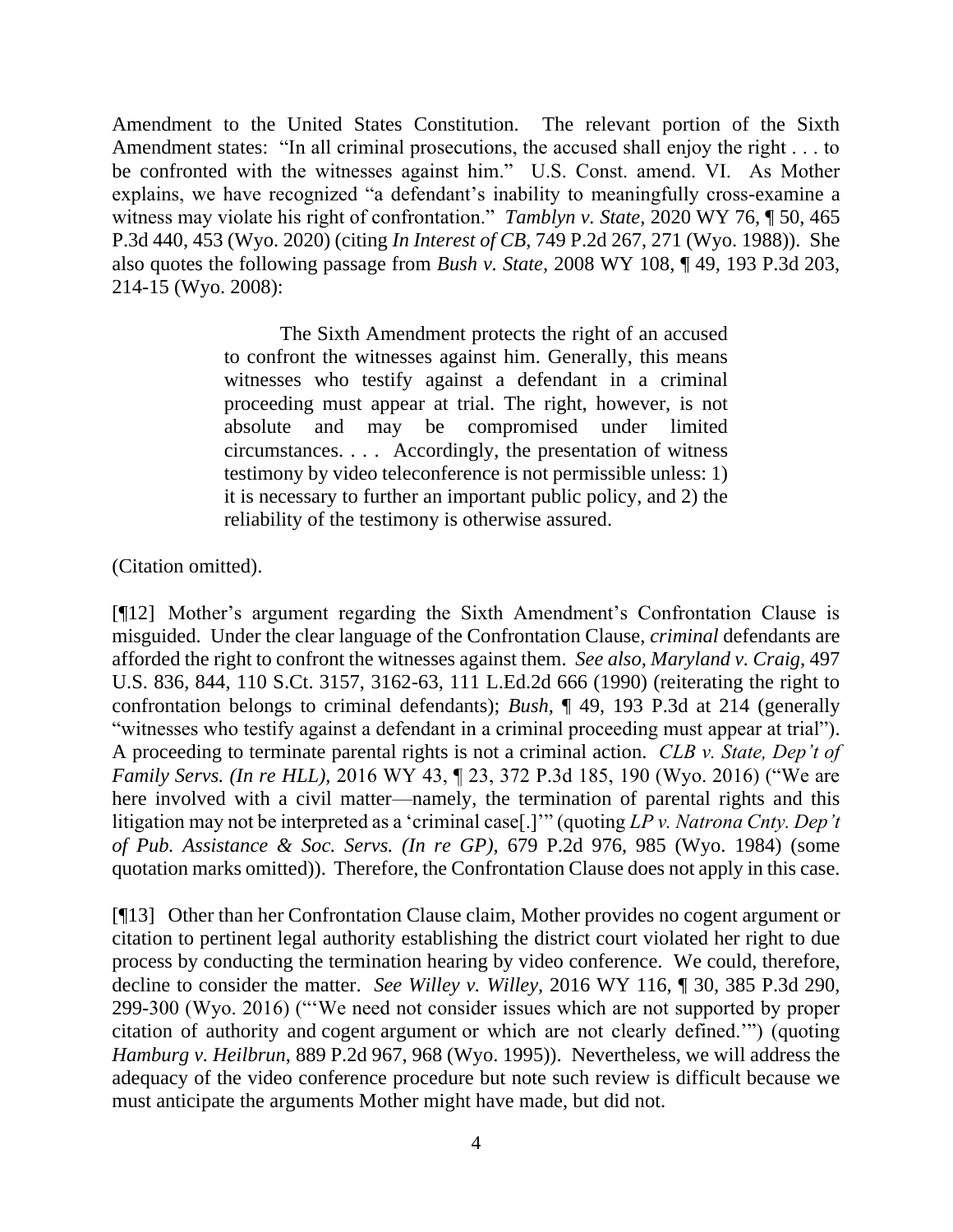[¶14] In *FH v. State (In re ECH),* 2018 WY 83, ¶ 46, 423 P.3d 295, 308 (Wyo. 2018), we stated a "majority of states have held that the extent of an incarcerated parent's right to be present at a termination hearing should be determined in the discretion of the trial court while finding that representation by counsel and the opportunity to appear [in some form] are the two key components[.]" *Id.* (citations and quotation marks omitted) (brackets in original). *In re ECH* clearly indicates an incarcerated parent's due process right to be heard may be protected by allowing appearance at termination hearings by some means other than in person. *See also, In re Child of Raul R.,* 209 A.3d 757, 761-62 (Me. 2019) (allowing participation by an incarcerated parent at a termination hearing "in person, by telephone or video, through deposition, or by other means that will reasonably ensure an opportunity for the parent to be meaningfully involved in the hearing" (citation omitted)); *In re Hill,* No. 349583, 2020 WL 506685, \*2 (Mich. Ct. App. 2020) (unpublished) (the court did not violate the incarcerated father's due process rights when it required him to appear at the termination hearing by telephone rather than in person or by video); *State v. W.V. (In re LV),* 482 N.W.2d 250, 259 (Neb. 1992) (incarcerated parent's participation in termination hearing by telephone satisfied due process); *Latham v. State (In re KNL),* 154 P.3d 1276, 1280 (Okla. Civ. App. 2007) (telephone and video technology allow incarcerated parents to actively participate in termination trials).

[¶15] We recognize that most cases concerning an incarcerated parent's right to appear at a termination of parental rights hearing involve the parent appearing remotely, while defense counsel is in the courtroom. *See, e.g., In re ECH,* ¶ 42, 423 P.3d at 307 (the incarcerated parent appeared by telephone, while his attorney was in the courtroom); *In re Hill,* 2020 WL 506685,  $*2$  (the incarcerated parent appeared by telephone at the hearing, and defense counsel was present in the courtroom); *In re KNL,* 154 P.3d at 1279-80 (parent, who was incarcerated in another state, testified by deposition and court-appointed counsel represented him personally at the trial)*.* Here, the COVID 19 pandemic resulted in the hearing participants, including Mother's counsel, appearing separately by video. We will, therefore, determine whether the district court violated Mother's due process rights by conducting the hearing entirely through video conference rather than in person.

[¶16] The United States Supreme Court set out the test for determining whether a particular procedure violates the litigant's due process rights in *Mathews v. Eldridge*, 424 U.S. 319, 334-35, 96 S.Ct. 893, 902-03, 47 L.Ed.2d 18 (1976). *See BSC v. Natrona Cnty. Dep't of Family Servs. (In re CC),* 2004 WY 167, ¶ 17, 102 P.3d 890, 895 (Wyo. 2004) (when there is no precedent mandating a certain procedure, "the factors identified in [*Mathews*] must be evaluated in determining whether due process [was given] in a particular case"). Under the *Mathews* test, we balance several factors to determine whether the litigant received due process: "(1) the nature of 'the private interest . . . affected,' (2) the comparative 'risk' of an 'erroneous deprivation' of that interest with and without 'additional or substitute procedural safeguards,' and (3) the nature and magnitude of any countervailing interest in not providing 'additional or substitute procedural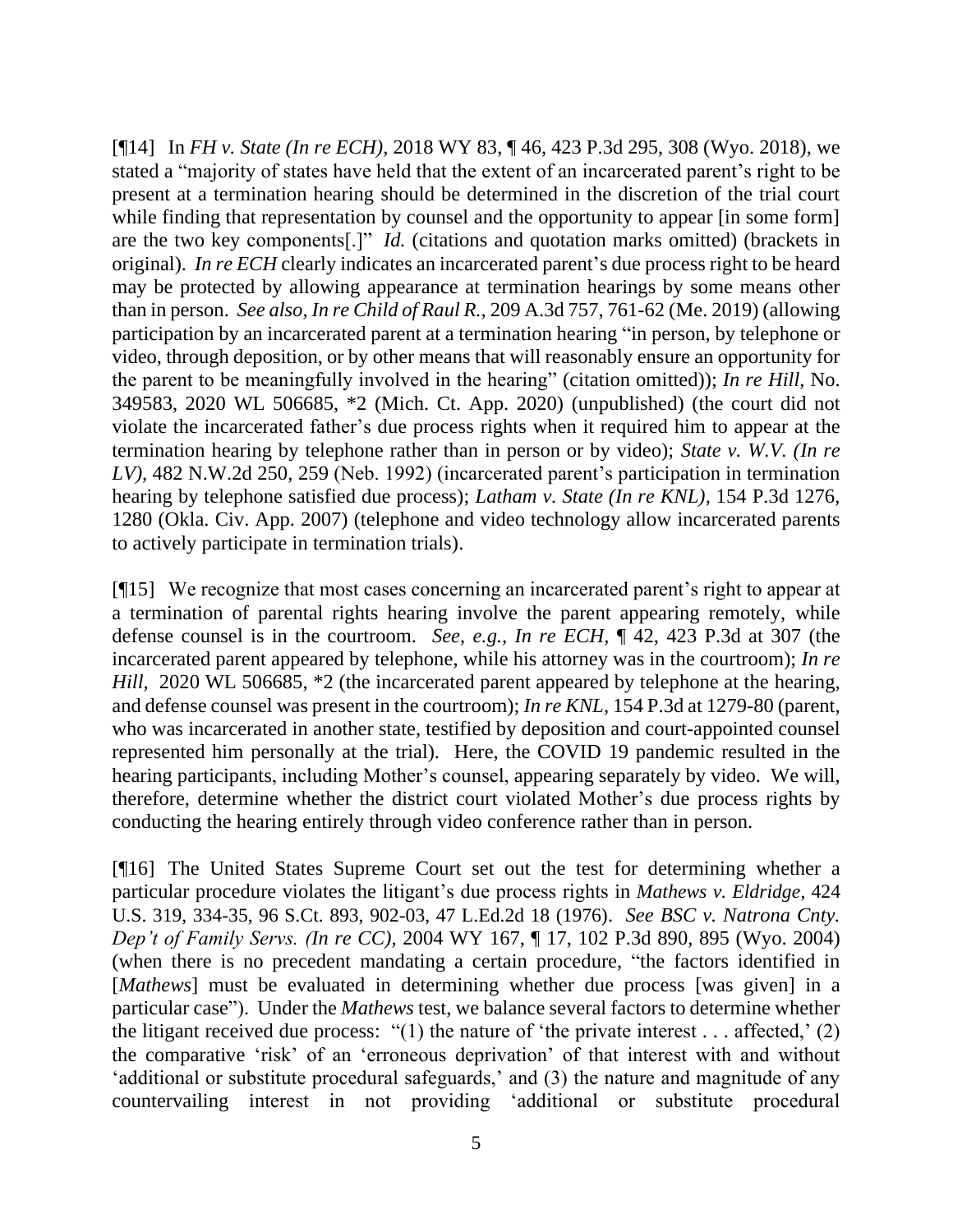requirement[s].'" *Turner v. Rogers,* 564 U.S. 431, 444-45, 131 S.Ct. 2507, 2517-18, 180 L.Ed.2d 452 (2011) (quoting *Mathews,* 424 U.S. at 335, 96 S.Ct. at 903). Stated more plainly, "[t]hree elements should be taken into account: 'the private interests at stake, the government's interest, and the risk that the procedures used will lead to erroneous decisions.'" *In re CC,* ¶ 17, 102 P.3d at 895 (quoting *Lassiter v. Dep't of Social Servs. of Durham Cnty., N.C.,* 452 U.S. 18, 26, 101 S.Ct. 2153, 2159, 68 L.Ed.2d 640 (1981)). *See also, State, Dep't of Family Servs. v. Currier,* 2013 WY 16, ¶ 13, 295 P.3d 837, 840-41 (Wyo. 2013) (quoting *Turner* and *Mathews*); *JJF v. State,* 2006 WY 41, ¶ 10, 132 P.3d 170, 174 (Wyo. 2006) (separating the *Mathews* test into four factors: "(1) the private interest affected by the official action; (2) the risk of the erroneous deprivation of such interest through the procedures used; (3) the probable value of any alternative procedures; and (4) the government's interest"). The overall goal of the *Mathews* test is to determine "what specific safeguards the Constitution's Due Process Clause requires in order to make a civil proceeding fundamentally fair." *Currier,* ¶ 13, 295 P.3d at 840-41 (citation omitted).

[ $[17]$ ] Starting with the first factor – the private interests at stake – the United States Supreme Court has ruled parents have a strong personal stake in termination of parental rights actions because they risk suffering "a unique kind of deprivation." *Lassiter,* 452 U.S. at 27, 101 S.Ct. at 2160. *See also, Santosky v. Kramer,* 455 U.S. 745, 758-59, 102 S.Ct. 1388, 1397, 71 L.Ed.2d 599 (1982) (citing *Lassiter* regarding the strength of the parent's interest in a termination proceeding); *In re CC,* ¶ 18, 102 P.3d at 895 (same). "A parent's interest in the accuracy and justice of the decision to terminate his or her parental status is, therefore[,] a commanding one." *Lassiter,* 452 U.S. at 27, 101 S.Ct. at 2160 (footnote omitted). The parent, however, is not the only party with a private interest at stake in a termination case. The child also has a significant interest in the accuracy and justice of the decision, and in the timeliness of a decision. *See generally, CL v. Wyo. Dep't of Family Servs. (In re AD),* 2007 WY 23, ¶¶ 31-32, 151 P.3d 1102, 1109-10 (Wyo. 2007) (children have the right to obtain stability and permanency in their family relationships within a reasonable amount of time). Although the *JFF* iteration of the *Mathews* factors does not specifically include the nature and magnitude of any countervailing interests (the third *Mathews* factor), we will address Child's interest in conjunction with the government's interest, below.

[¶18] Next, we consider the comparative risk of an erroneous deprivation of Mother's familial interest both with and without additional or substitute procedural safeguards. *Turner,* 564 U.S. at 444-45, 131 S.Ct. at 2517-18; *Mathews,* 424 U.S. at 335, 96 S.Ct. at 903. Mother suggests the video conference procedure deprived her of the ability to effectively cross-examine the State's witnesses and made it impossible for her to communicate with defense counsel during the hearing. In support of her motion to continue the termination hearing until it could be conducted in person, Mother stated it was "impractical" to present documents to impeach the State's witness "over a video." The district court refuted Mother's contention, stating a video hearing "is even a better option than a telephonic hearing where we can all see and hear each other." It pointed out the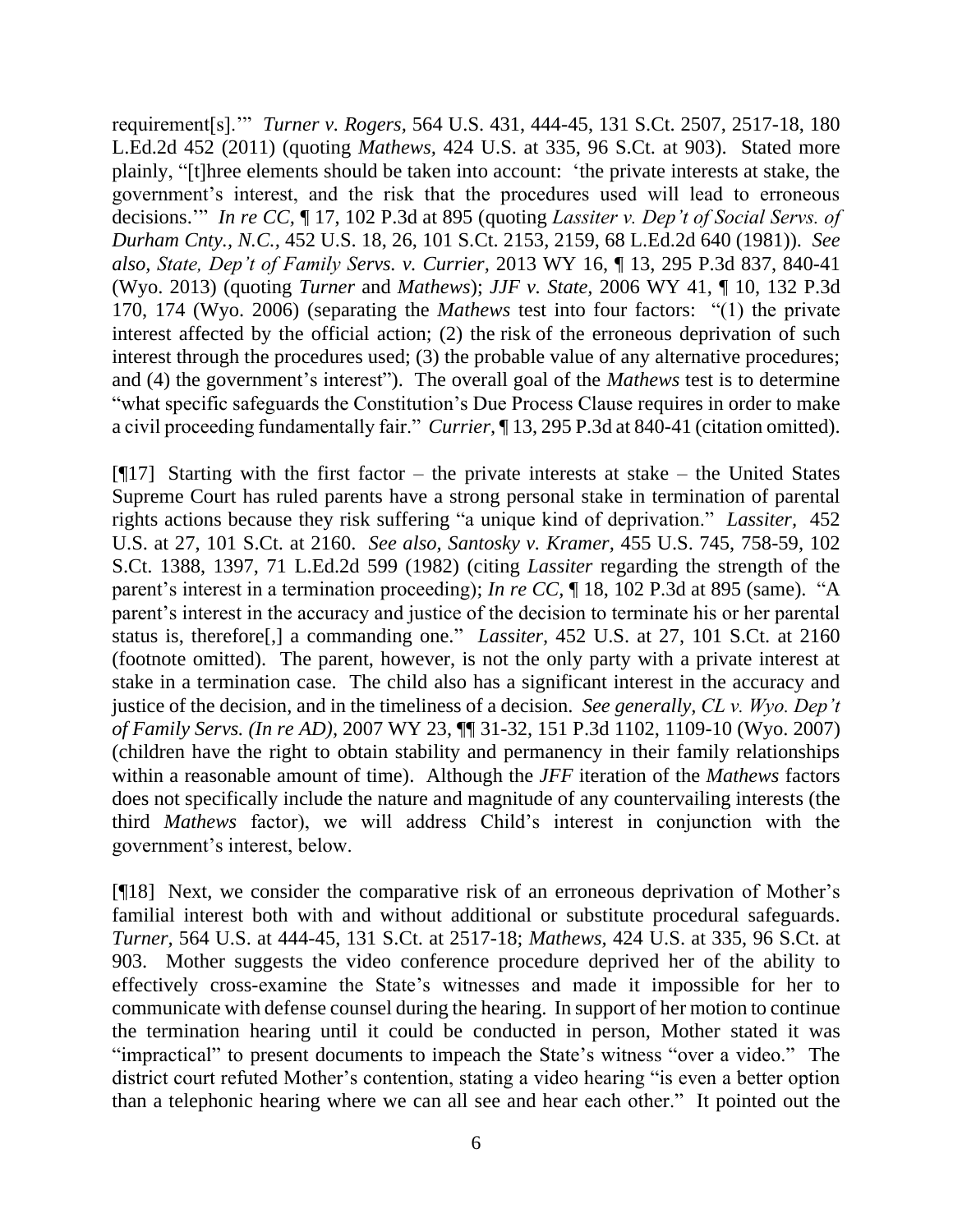video conference technology made it possible to share documents with the hearing participants, and, in any event, the parties had not identified any exhibits they intended to use at the hearing. *Cf. Adoption by Jessica M.,* 239 A.3d 633, 642-43 (Me. 2020) (incarcerated father, who appeared by telephone, was not denied due process by the court's refusal to grant a continuance to allow him to arrange to appear by video). The record clearly shows Mother's attorney conducted an extensive cross-examination of the State's only witness, the DFS caseworker, during the hearing. Mother failed to identify, either at the trial or on appeal, any specific problems she had with cross-examining the caseworker.

[¶19] There is also nothing in the record showing Mother was denied the opportunity to communicate with defense counsel. Although Mother and her counsel never asked the district court for the opportunity to speak privately during the hearing, they could have requested a recess to communicate with one another. *See, e.g.*, *Adoption of Jessica M.,* 239 A.3d at 643 (court permitted recesses at a termination hearing to allow a father, who appeared by telephone, to consult privately with his attorney); *In re Hill,* 2020 WL 506685, \*2 (the court permitted "defense counsel to confer with [the incarcerated parent] regarding any matters that arose during the proceedings in private"). Furthermore, the record indicates the video hearing was held using the Microsoft Teams platform, which allows participants to "chat" in private during a video conference. Under these circumstances, there is no evidence the video conference procedure heightened the risk Mother would be erroneously deprived of her fundamental right to associate with Child or that an in-person hearing would have made an erroneous decision less likely.

[¶20] Finally, we consider the countervailing interests. "[T]he government has 'an urgent interest in the welfare of the child, [and, therefore,] shares the parent's interest in an accurate and just decision.'" *In re CC,* ¶ 18, 102 P.3d at 895 (quoting *Lassiter,* 452 U.S. at 27, 101 S.Ct. at 2160). The State also seeks an economical and timely resolution of the matter. *Lassiter,* 452 U.S. at 28, 101 S.Ct. at 2160-61. *See also, Davis v. Page,* 714 F.2d 512, 516 ( $5<sup>th</sup>$  Cir. 1983) ("The state desires an accurate and just decision that can be made as economically and as efficiently as possible."). Delaying the hearing would certainly require the expenditure of additional resources, although we recognize that, compared to the relative enormity of the parent's potential loss, the economic hardship is *de minimus. Lassiter,* 452 U.S. at 28, 101 S.Ct. at 2160-61 (delayed proceedings increase the total costs of a termination decision, but the State's pecuniary interest is "hardly significant enough to overcome private interests as important as those here").

[¶21] Of greater importance is the passage of time. Due to the uncertainties associated with the COVID 19 pandemic and Mother's continued incarceration, it was unknown at the time of the hearing how long it would be before an in-person termination hearing could be held, if one could be held at all. It was, however, certain a continuance would result in a delay in a permanency decision for Child. *See In re AH,* 950 N.W.2d 27, 38 (Iowa Ct. App. 2020) (continuance of a termination hearing during the COVID 19 pandemic until it could be held in person would result in an indeterminable delay). Child had spent his entire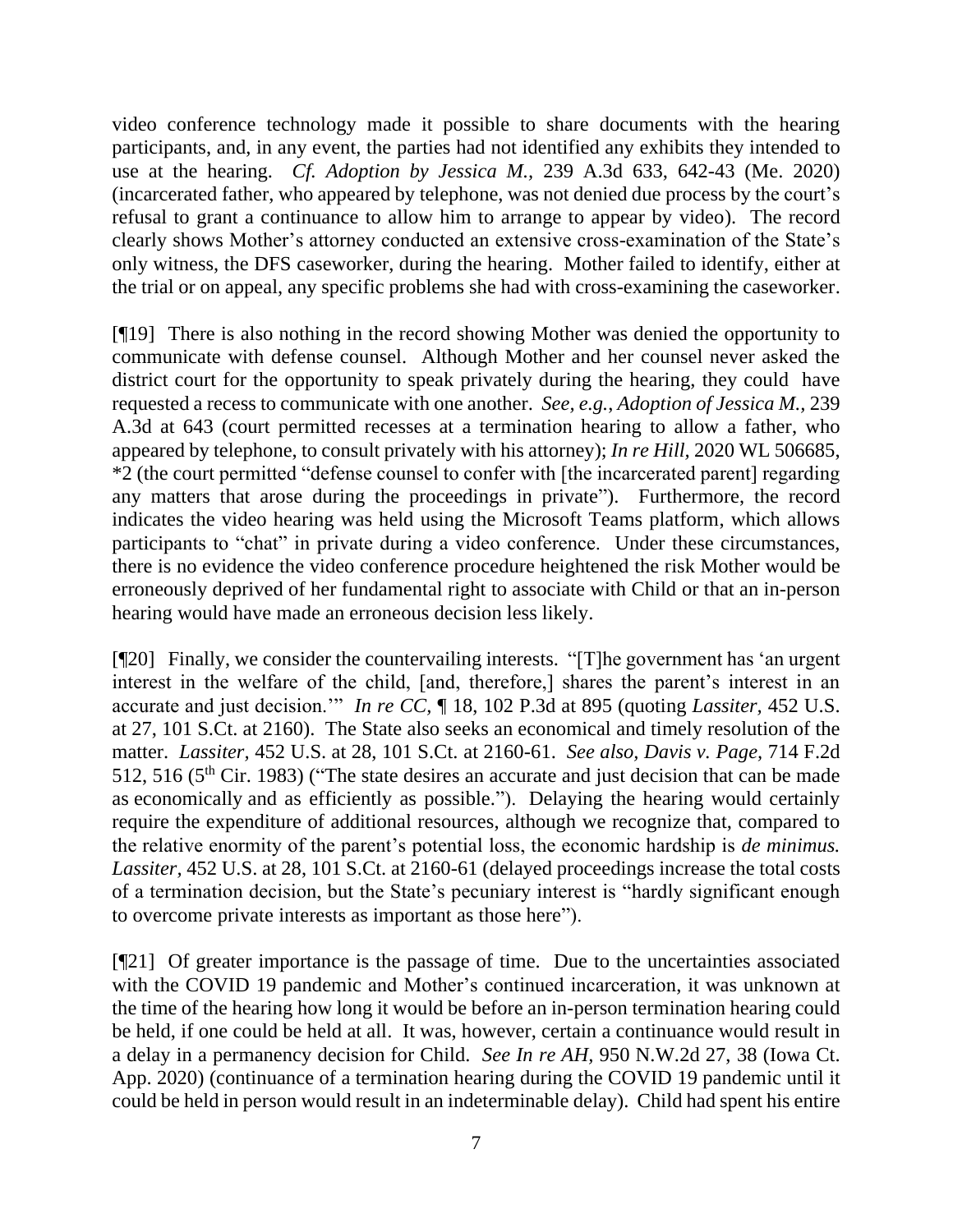life, nearly two years, in DFS custody having minimal interaction with Mother. Child clearly had a significant interest in an accurate, just, prompt and final permanency decision. The State similarly had a significant interest in a prompt and final permanency decision for Child. *See SD v. Carbon Cnty. Dep't of Family Servs. (In re SED),* 2002 WY 168, ¶ 27, 57 P.3d 1235, 1241 (Wyo. 2002) ("'When the rights of a parent and the rights of a child are on a collision course, the rights of the parent must yield.'" (quoting *Matter of MLM*, 682 P.2d 982, 990 (Wyo. 1984)). *See also, In re Hill,* 2020 WL 506685, \*2 (incarcerated parent's "interest in being physically present or participating by video conference [at the termination hearing] does not outweigh the state's strong interest in adjudicating child protective proceedings in a timely and efficient manner"). "[C]hildren have a right to stability and permanency in their family relationships." *In re AD,* ¶ 31, 151 P.3d at 1109.

[¶22] Based on the record before us, without the benefit of any cogent argument otherwise, we conclude Mother's due process rights were not violated when the district court held the default evidentiary hearing by video conference, rather than in person. Although Mother's interest in associating with Child was strong, there was no greater risk her interest would be erroneously deprived through a video hearing than an in-person hearing. The State had a weighty interest in achieving permanency for Child in a timely manner, and Child had a weighty interest in an accurate, just and timely decision. On balance, these factors support the district court's use of a video hearing in this case.

## *Meaningful Opportunity to be Heard Regarding Child's Best Interests*

[¶23] In *Niland v. State, Dep't of Family Servs. (In re NRAE),* 2020 WY 121, ¶ 14, 472 P.3d 374, 378 (Wyo. 2020), we described a two-step process for severing the parent-child relationship.

> First, [the State] must establish [the statutory] grounds for termination by clear and convincing evidence. Wyo. Stat. Ann. § 14-2-309(a). Next, if the Department establishes grounds for termination, the court must determine whether termination of parental rights is in the best interests of the child. The requirement to consider the best interests of the child arises from case law. The district court is required to hold a hearing on a termination of parental rights petition. . . . Both statutory grounds for termination and the child's best interests are essential findings and must be examined by the court.

*Id.* (some citations omitted). *See also, BA v. Laramie Cnty. Dep't of Family Servs. (In re FM*), 2007 WY 128, 122, 163 P.3d 844, 850 (Wyo. 2007) ("the determination of the child's best interests comes into play only after statutory grounds for termination of parental rights have been established by clear and convincing evidence"). The district court is not, however, required to hold separate hearings on each step. *In re NRAE*, ¶ 15, 472 P.3d at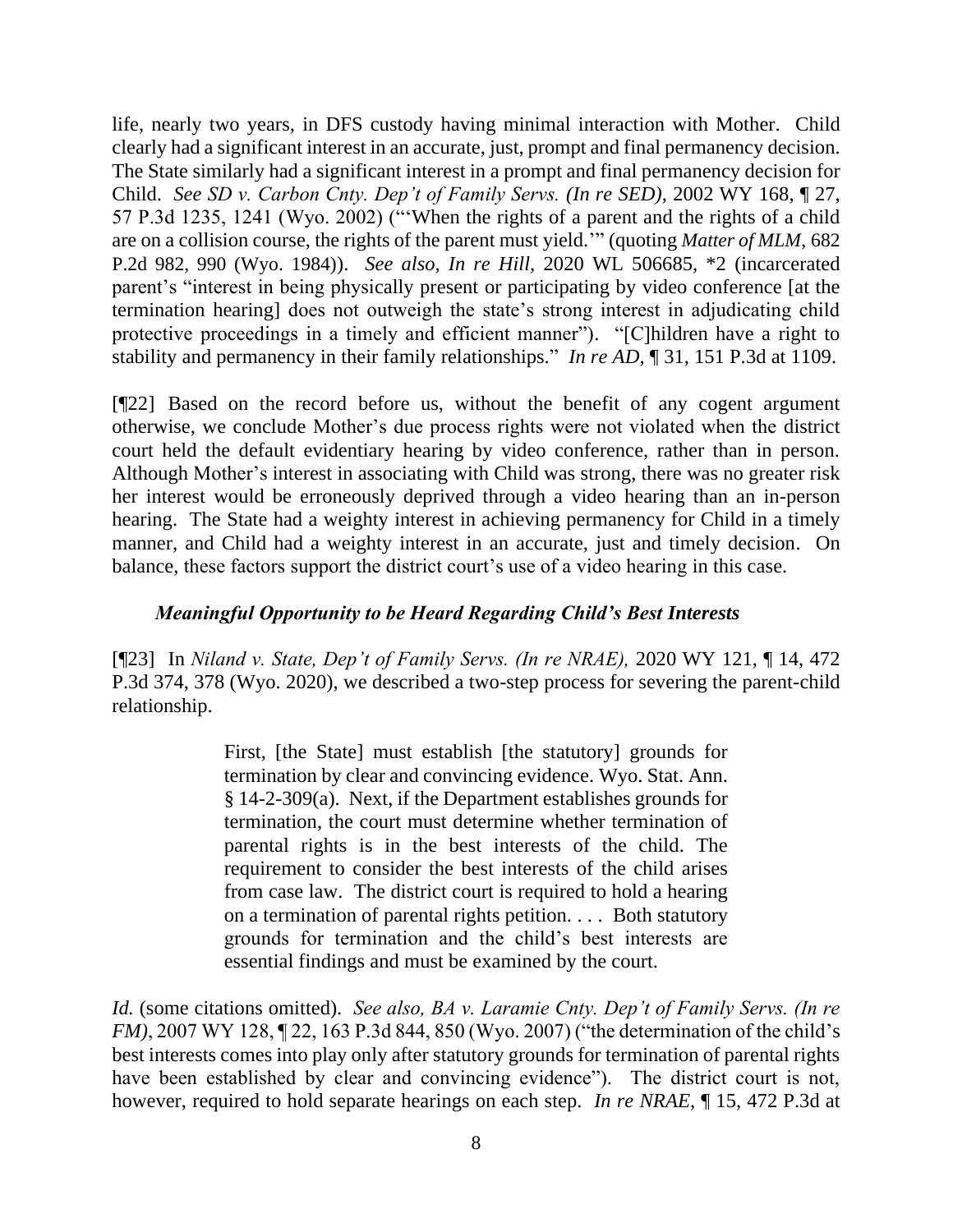378."There is no reason that the best interests inquiry cannot be part of the same hearing where the court considers the statutory grounds for termination." *Id.* 

[¶24] Mother acknowledges that, because she was in default, it was appropriate for the district court to restrict her participation when the State presented evidence on the statutory grounds for termination. However, she argues the district court violated her due process right to be heard by refusing to allow her to present evidence on Child's best interests. She claims the divorce case of *Linch v. Linch,* 2015 WY 141, 361 P.3d 308 (Wyo. 2015), supports her view.

[¶25] In *Linch,* ¶ 4, 361 P.3d at 310, the husband filed a divorce complaint against the wife. When the wife failed to answer, the husband sought and obtained an entry of default. *Id.*,  $\P$  4-6, 361 P.3d at 310. Thereafter, he presented to the district court a form of divorce decree, which the court entered without first holding a default hearing. *Id.,* ¶¶ 6, 35, 361 P.3d at 310, 317. Several years later, the wife filed a motion to set aside the decree, claiming, *inter alia,* the judgment was void because the district court did not hold a default hearing and make findings regarding the grounds for divorce and the disposition of marital property. *Id.,* ¶¶ 16, 30-35, 361 P.3d at 313, 316-17.

[¶26] We concluded the district court should have held a default hearing, but the error did not render the judgment void. *Id.,* ¶ 35, 361 P.3d at 317. In so ruling, we distinguished between an entry of default and a default judgment. *Id.,* ¶ 33, 361 P.3d at 316-17. "'Entry of default is normally a clerical act which may be performed by the clerk of court, and it does not constitute a judgment.'" *Id.*, ¶ 33, 361 P.3d at 316 (quoting *Spitzer v. Spitzer,* 777 P.2d 587, 592 (Wyo. 1989)). The entry of default against a defendant or respondent forecloses any further defense or assertion with respect to liability. *Id.* While "'the entry of default generally establishes the fact of liability according to the complaint, it does not establish either the amount or the degree of relief.'" *Id.* (quoting *Spitzer,* 777 P.2d at 592). "'[T]he court abuses its discretion by simply entering a form of judgment tendered by one of the parties'" without obtaining the necessary information to determine the proper relief. *Id.,* ¶ 34, 361 P.3d at 317 (quoting *Spitzer,* 777 P.2d at 593).

[¶27] The salient holding of *Linch* is the district court cannot enter a form of judgment provided by the non-defaulting party in a divorce action without holding a default hearing to determine the proper relief. There was no child custody issue in *Linch*, and nothing in that decision indicates the district court must allow defaulting parties the opportunity to present evidence on the best interests of the children when custody is at issue.

[¶28] *Brush v. Davis,* 2013 WY 161, 315 P.3d 648 (Wyo. 2013), is more to the point. During a default hearing on the father's petition to modify custody of the parties' children, the district court allowed the defaulting mother to cross-examine the father's witnesses and make a closing statement concerning the child's best interests, but it did not allow her to present her own evidence. *Id.,* ¶ 23, 315 P.3d at 654-55 ("'The clear import of [Rule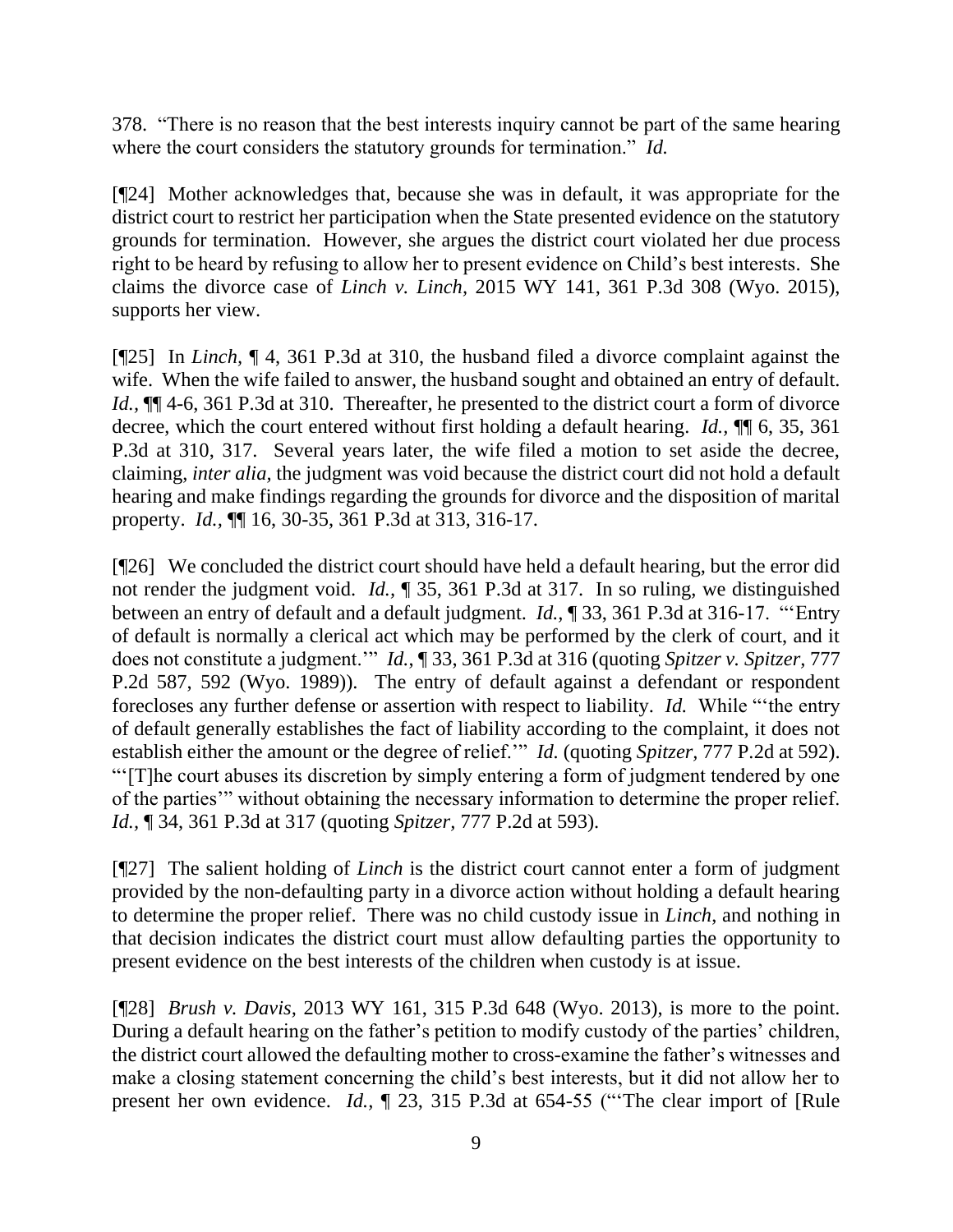$55(b)(2)$ ... is to require the district court to base its findings of fact regarding property distribution, child custody, visitation, and support on some evidence in the record. An entry of default prevents the defaulted party from appearing and presenting evidence; it does not relieve the non-defaulting party of its obligation to produce an evidentiary basis for the desired relief, nor does it relieve the district court of its obligation to base its findings of fact upon such evidence.'" (quoting *Noonan v. Noonan,* 2005 WY 145, ¶ 7, 122 P.3d 964, 965-66 (Wyo. 2005) (other citation omitted)). We ruled the district court's procedure was consistent with our precedent and gave the mother "the process she was due." *Id.*,  $\P$ 23, 315 P.3d at 655.

[¶29] The district court in the present case did not enter the State's proposed termination order without a default hearing. It required the State to present evidence on the statutory grounds for termination of Mother's parental rights and the best interests of Child. The court permitted Mother to participate in the default hearing by making an opening statement (which she waived), cross-examining the State's witnesses, objecting to the State's evidence, and making a closing argument. *C.f. In re NRAE,* ¶ 19, 472 P.3d at 379 ("The termination of [the father's] parental rights [on summary judgment] before he had the opportunity to respond to [DFS's] motion to present evidence or to examine, explain, or rebut evidence on NRAE's best interests was a denial of fundamental fairness guaranteed by Wyoming law.") (quotation marks and citations omitted). That is all the process *Linch* and *Brush* require*.* 

[¶30] *Linch* and *Brush* were divorce/custody cases, not termination of parental rights cases. We have not specifically addressed whether a defaulting parent should be allowed to present evidence on the child's best interests during a default hearing in a termination action. In *DMM v. State, Dep't of Family Servs. (In re ZMETS),* 2012 WY 68, 276 P.3d 392 (Wyo. 2012), we ruled the district court was required to hold a hearing on the termination petition, even though the mother was in default. *Id.*, ¶ 11, 276 P.3d at 395 (citing Wyo. Stat. Ann. § 14-2-312 ("When a petition is filed and presented to the judge, the judge shall set the petition for hearing.")). Regarding the defaulting mother's right to participate at the default hearing, we stated:

> Although the district court denied the motion to set aside the entry of default, the court allowed Appellant to participate at the hearing through counsel. Counsel for Appellant was invited to make an opening statement, and was permitted to cross-examine the Department's witness, object to evidence, and make closing arguments. Appellant was not permitted to testify or call witnesses on her behalf. No party objected to that procedure, and Appellant does not challenge that procedure in this appeal.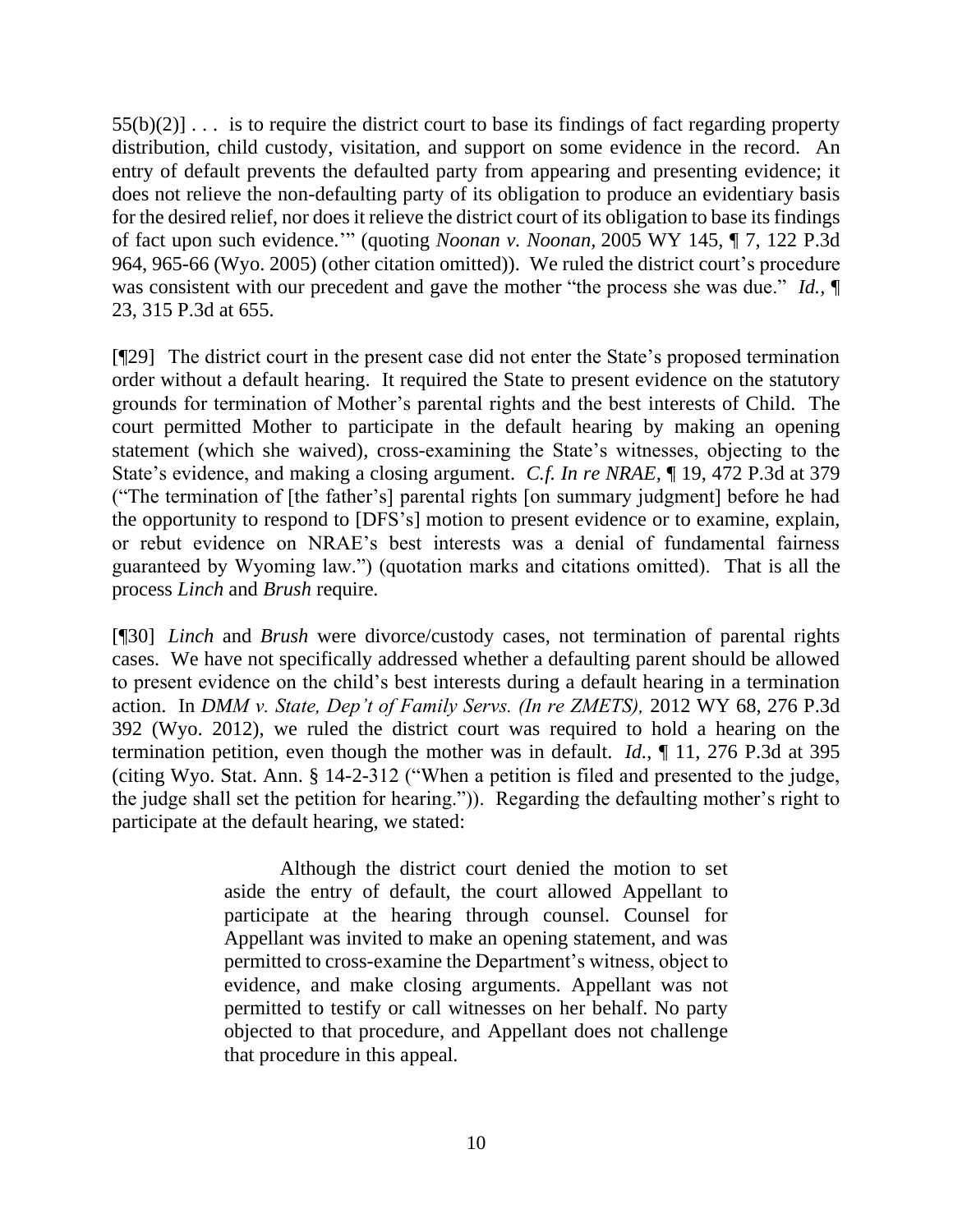*Id.*,  $\parallel$  12, 276 P.3d at 395. We observed "[t]he procedure used by the district court is consistent with the procedure we have previously approved in civil cases" where determination of the relief or damages was required. *Id.,* ¶ 14, 276 P.3d at 395- 96. However, it was unnecessary to "consider whether this is the proper procedure in an action terminating parental rights" because the issue was not before us. *Id.,* ¶ 14 n.3, 276 P.3d at 396 n.3.

[¶31] In *In re HLL,* ¶¶ 25, 27-28, 372 P.3d at 190-91, we stated "with the appropriate notice, default can be entered against a non-appearing parent" in a termination action, but the State is still required to present clear and convincing evidence of a basis for termination under § 14-2-309(a) at the default hearing.We continued:

> If the defaulting parent does appear at the termination hearing, the district court has broad discretion in determining the extent to which the parent can participate. For example, in *ZMETS,* the parent was not permitted to present evidence, but was allowed to cross-examine the Department's witness, object to the entry of evidence, and present opening and closing statements. *In re ZMETS,* ¶ 7, 276 P.3d at 394. *ZMETS* did not, however, set a limit on the extent of participation a defaulting parent could properly be permitted in the exercise of judicial discretion. In the instant case, Mother does not directly challenge the district court's ruling in this regard, and so we must leave this issue for another case in which it is raised and fully briefed by the parties.

*Id.,* ¶ 28 n.6, 372 P.3d at 191 n.6.

[¶32] *In re HLL* clearly gives district courts discretion to allow defaulting parents greater participation at default hearings in termination actions. However, Mother makes no argument the district court abused its discretion by limiting her participation at the default hearing. She also does not provide any authority supporting her view that due process requires greater participation by the defaulting parent in a termination of parental rights case. As stated above, we do not ordinarily consider issues which are not supported by proper citation of authority and cogent argument. *Willey,* ¶ 30, 385 P.3d at 299-300; *Hamburg*, 889 P.2d at 968.

[¶33] Nevertheless, we will address the default procedure used by the district court under the factors set out in *Mathews.* Again, Mother has a strong interest in preserving the family relationship. As to the second factor, there is nothing in the record showing Mother's comparative risk of losing her parental rights was increased by the district court's refusal to allow her to provide evidence on Child's best interests. The district court required the State to provide clear and convincing evidence of the statutory bases for termination of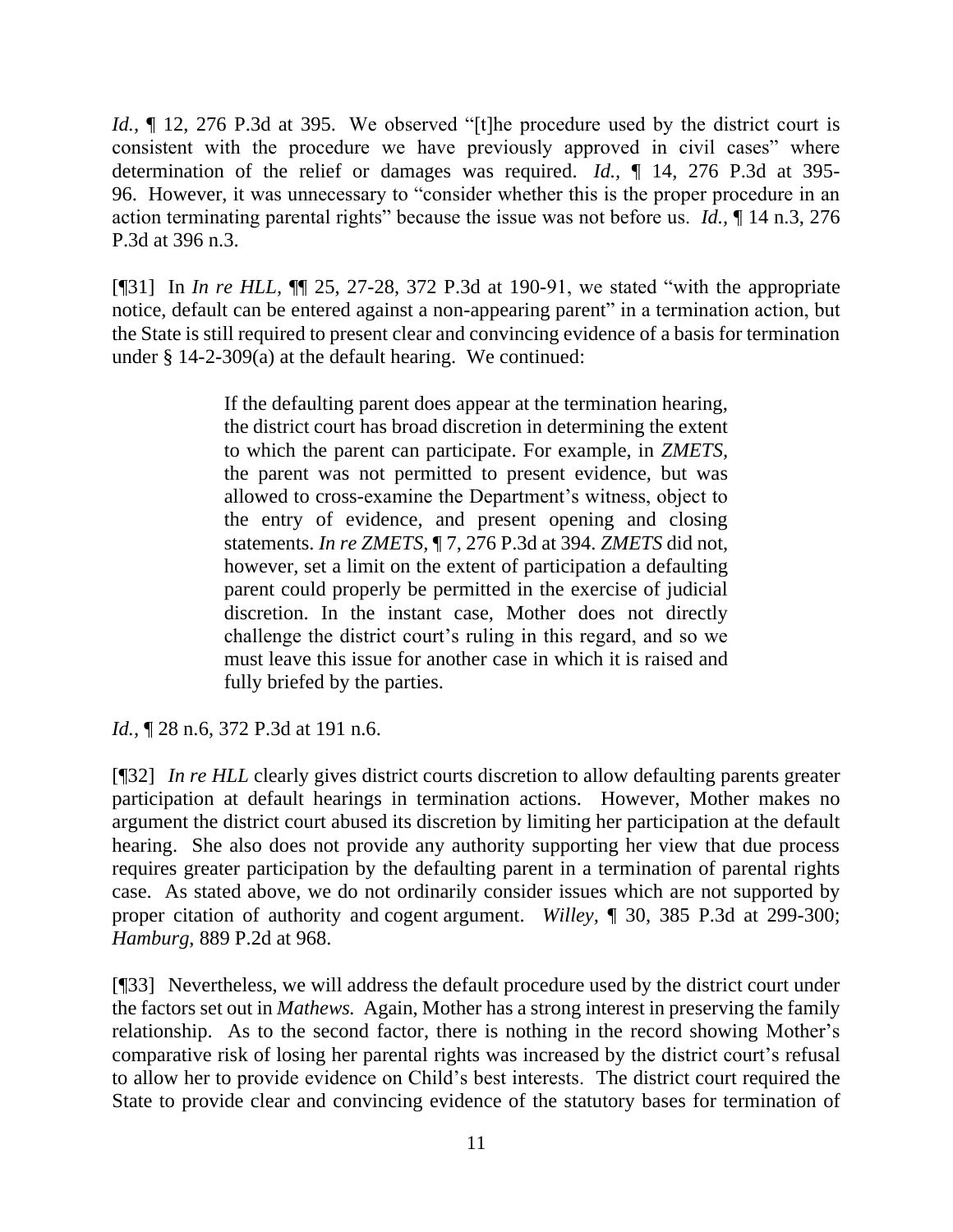Mother's parental rights. The State complied by providing proof of two grounds for termination of Mother's parental rights. First, it showed Mother had neglected Child, DFS's reasonable efforts to rehabilitate the family were unsuccessful, and Child's health and safety would be seriously jeopardized by returning him to Mother's custody. Section 14-2-309(a)(iii). Second, it proved Child had been in foster care under DFS responsibility for fifteen of the most recent twenty-two months and Mother was unfit to have custody and control of Child. Section  $14-2-309(a)(v)$ . The State was also required to demonstrate it was in Child's best interests to terminate Mother's parental rights. Mother was given the opportunity to make an opening statement, cross-examine the State's witness, object to the State's evidence, and provide a closing argument that the State had not satisfied its burden.<sup>3</sup>

[¶34] Furthermore, a "party claiming an infringement of [her] right to due process has the burden of demonstrating both that [she] has a protected interest *and that such interest has been affected in an impermissible way*." *Brush*, ¶ 16, 315 P.3d at 653 (citation omitted) (emphasis added). Mother did not make an offer of proof outlining the evidence she would have presented concerning Child's best interests had the district court allowed it; nor, does she provide that information on appeal. Thus, we have no way to determine whether permitting her to present such evidence would have reduced the risk of an erroneous deprivation of her parental rights. *See Rush v. Golkowski,* 2021 WY 27, ¶ 34, 480 P.3d 1174, 1182 (Wyo. 2021) ("'Because Father did not make an offer of proof to establish the relevance of the child's testimony to the motions hearing, we have no way to gauge its admissibility or any prejudice that may have resulted from its exclusion.'" (quoting *Fleet v. Guyette*, 2020 WY 78, ¶ 29, 466 P.3d 812, 821 (Wyo. 2020)); *In re Child of Raul R.,*  209 A.3d at 762 (mother, who complained she was not present on the first day of a termination of parental rights hearing because she was arrested on the way to the hearing, did not make an offer of proof explaining how her participation would have affected the trial court's determination of her parental fitness).

[¶35] Regarding the third factor of the *Mathews* test, as discussed above, both Child and the State had a strong interest in a prompt resolution of the termination issue. At the default hearing, Mother did not indicate she had or could obtain evidence of Child's best interests. Continuance of the hearing would have delayed permanency for Child and, considering Mother failed to provide any information about the evidence she would have presented concerning Child's bests interests, it is impossible to gauge how long the delay would be,

<sup>&</sup>lt;sup>3</sup> Mother is critical of the meagerness of the State's evidence on the best interests of Child. She does not, however, raise an independent issue challenging the sufficiency of the evidence, nor does she analyze the hearing evidence in accordance with our standard for reviewing the sufficiency of the evidence. *See, e.g., In re ZMETS,* ¶ 8, 276 P.3d at 394-95 (citing *RLA v. State, Dep't of Family Servs. (In re LA),* 2009 WY 109, ¶ 12, 215 P.3d 266, 268 (Wyo. 2009); *ML v. Laramie Cnty. Dep't of Family Servs. (In re LL),* 2007 WY 92,  $\P$  9, 159 P.3d 499, 501 (Wyo. 2007) (setting out the standard for reviewing sufficiency of the evidence in a parental rights termination action). We will not, therefore, analyze the sufficiency of the evidence to support the district court's conclusion it was in Child's best interests to terminate Mother's parental rights.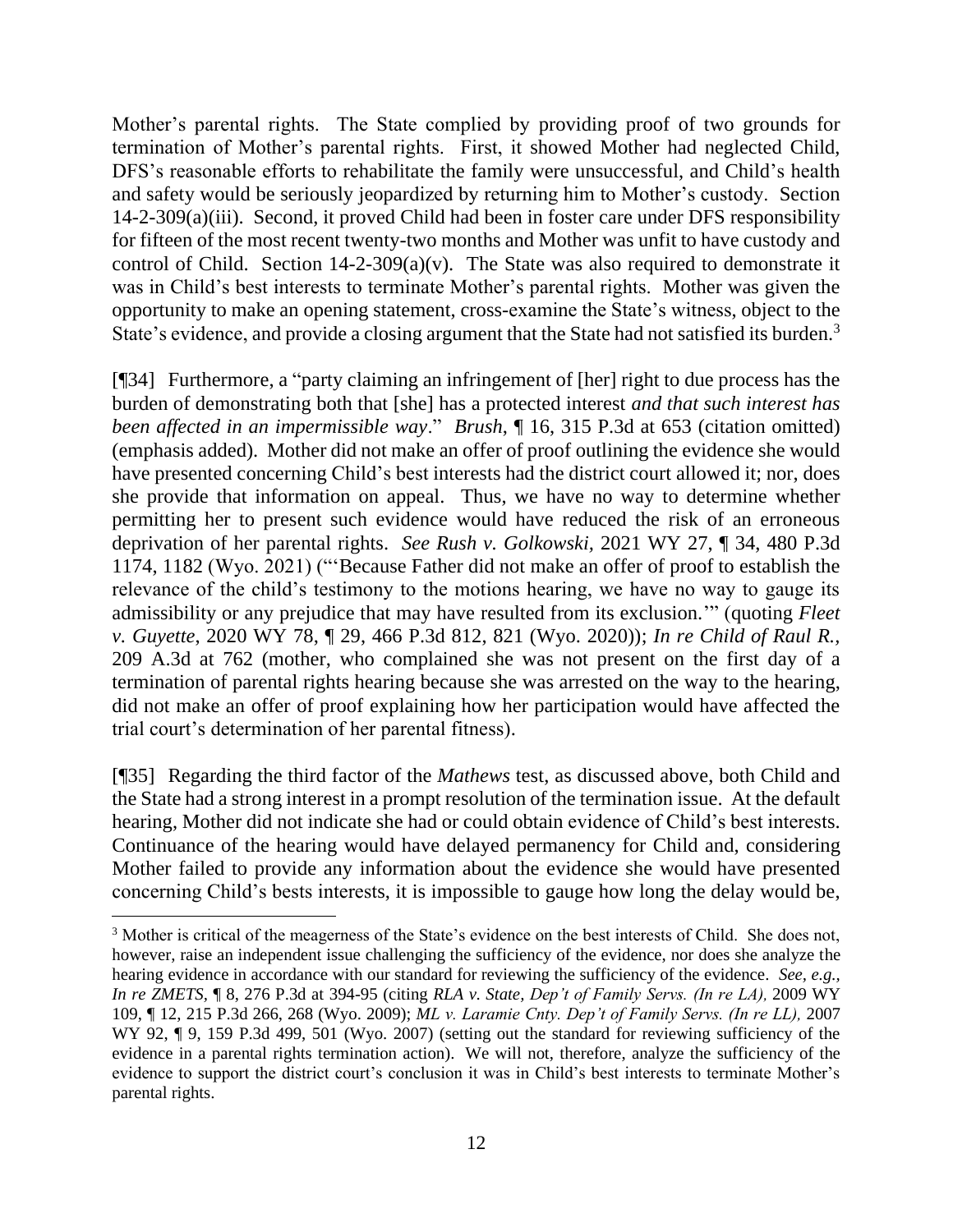or if any such evidence would ever exist. The State was justly intent upon moving forward with the hearing so it could provide a permanent home for Child, who had never had one.

[¶36] Balancing the *Mathews* factors, it is clear Mother received adequate process under the circumstances of this case even though she was not permitted to present evidence on Child's best interests. Mother, Child, and the State each had important interests at stake in the termination action, but the deciding factor is the comparative value of providing Mother the opportunity to present best interests evidence. The record does not support a conclusion that Mother incurred a greater risk of an erroneous deprivation of her constitutional right to associate with Child because the district court did not allow her to present evidence on Child's best interests.

# **CONCLUSION**

[¶37] Mother has failed to establish her due process rights were violated when the district court held the default hearing on the State's petition to terminate her parental rights by video conference or when it limited her participation at the hearing.

[¶38] Affirmed.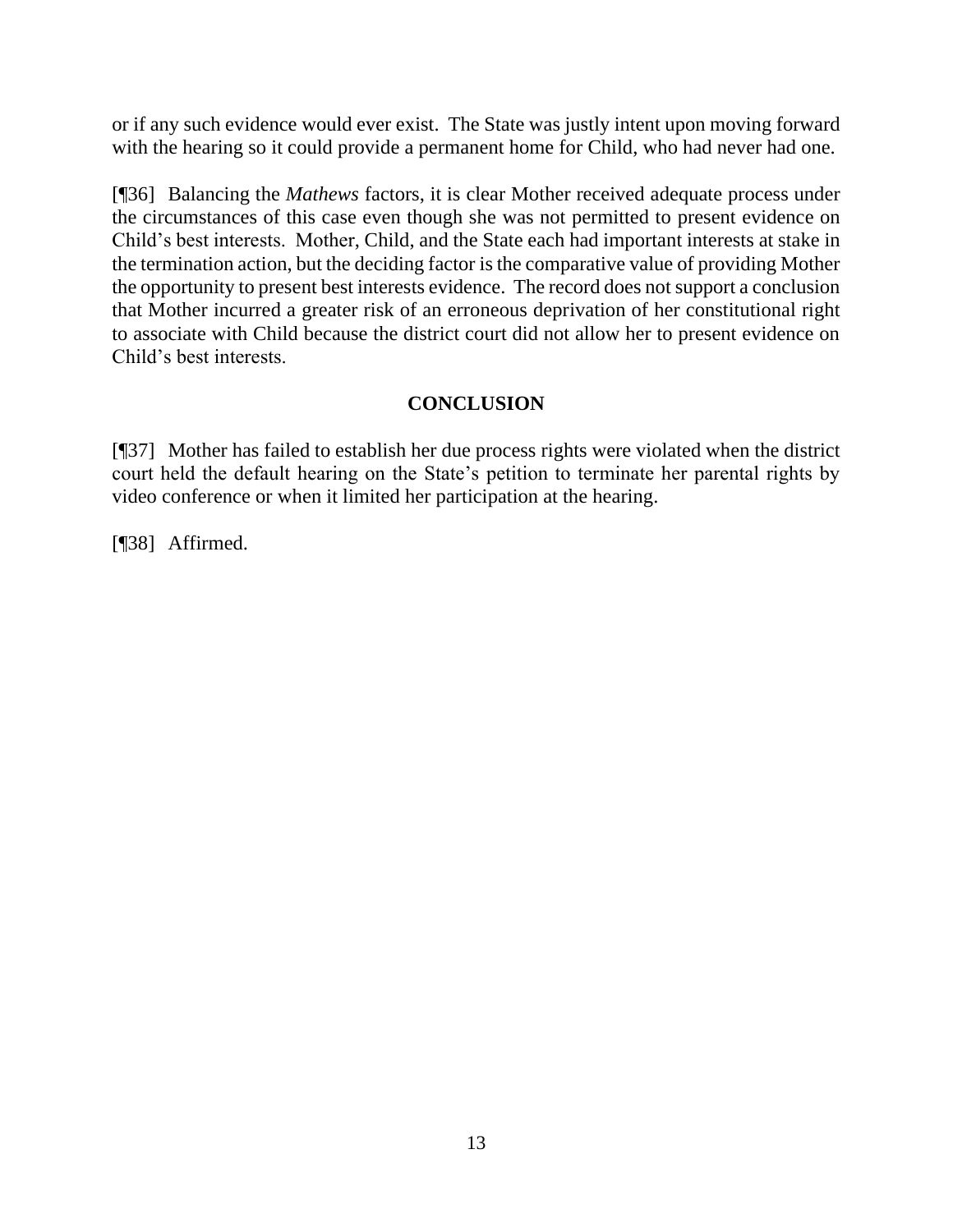**DAVIS, Chief Justice,** specially concurring, in which **FOX, Justice**, joins.

[¶39] I concur in the majority opinion, and I have no disagreement with the reasoning contained in it. I write separately to address what I believe based on rulings and briefing to be a misunderstanding on the part of the bench and bar as to the significance of *In re ZMETS*, 2012 WY 68, 276 P.3d 392 (Wyo. 2012). It has apparently come to be viewed as either a standard or a safe harbor in cases of defaulting parents in termination of parental rights and custody cases. I believe the case provides neither.<sup>4</sup>

[¶40] In *ZMETS*, the mother failed to file a timely answer. "Due to the default, [mother] was not permitted to present evidence, but she was allowed to cross-examine the Department's witness, object to the entry of evidence, and present opening statements and closing arguments." *In re ZMETS*, ¶ 7, 276 P.3d at 394. Neither party objected to this procedure, and the appellant did not challenge it on appeal. *Id*. ¶ 12, 276 P.3d at 395. We upheld the district court's exercise of discretion, but we did not address whether this procedure violated mother's due process rights or whether it was an appropriate procedure in an action terminating parental rights because no one challenged it. *Id.* ¶ 14 n.3, 276 P.3d at 396 n.3.

[¶41] We followed *ZMETS* in *In re HLL*, 2016 WY 43, 372 P.3d 185 (Wyo. 2016), in which we held that "a default judgment that terminates the rights of the parent cannot be entered by the district court without (1) holding the required hearing and (2) the Department presenting clear and convincing evidence of the grounds to terminate the parental rights, all in accordance with §§ 14-2-308 *et seq*." *Id.* ¶ 29, 372 P.3d at 191. We noted that "depending on the type of civil case before it, the court has discretion to hold an evidentiary hearing, and in some circumstances it may even have to hold a jury trial if the applicable statute so requires." *Id.* ¶ 26, 372 P.3d at 191.

[¶42] Relying on *ZMETS*, we emphasized that when a parent has defaulted, "the district court has broad discretion in determining the extent to which the parent can participate." *Id.*  $\sqrt{28}$  n.6, 372 P.3d at 191 n.6. Once again, we did not rule on whether the procedure used by the district court—limiting mother's participation to an opening statement, crossexamining the Department's witnesses, making objections, and delivering a closing argument—constituted an abuse of discretion because the issue was not raised and fully briefed by the parties. *Id.*; *see also In re E.R.C.K.*, 2013 WY 160, ¶ 10 n.5, 314 P.3d 1170, 1173 n.5 (Wyo. 2013) (noting the procedure used in *ZMETS* was not objected to or challenged on appeal).

<sup>&</sup>lt;sup>4</sup> The following discussion assumes that there are no grounds to lift a default entirely, which is an issue governed by another body of law and which involves decisions we also review for an abuse of discretion. *See, e.g., Rush v. Golkowski*, 2021 WY 27, ¶ 19, 480 P.3d 1174, 1178 (Wyo. 2021)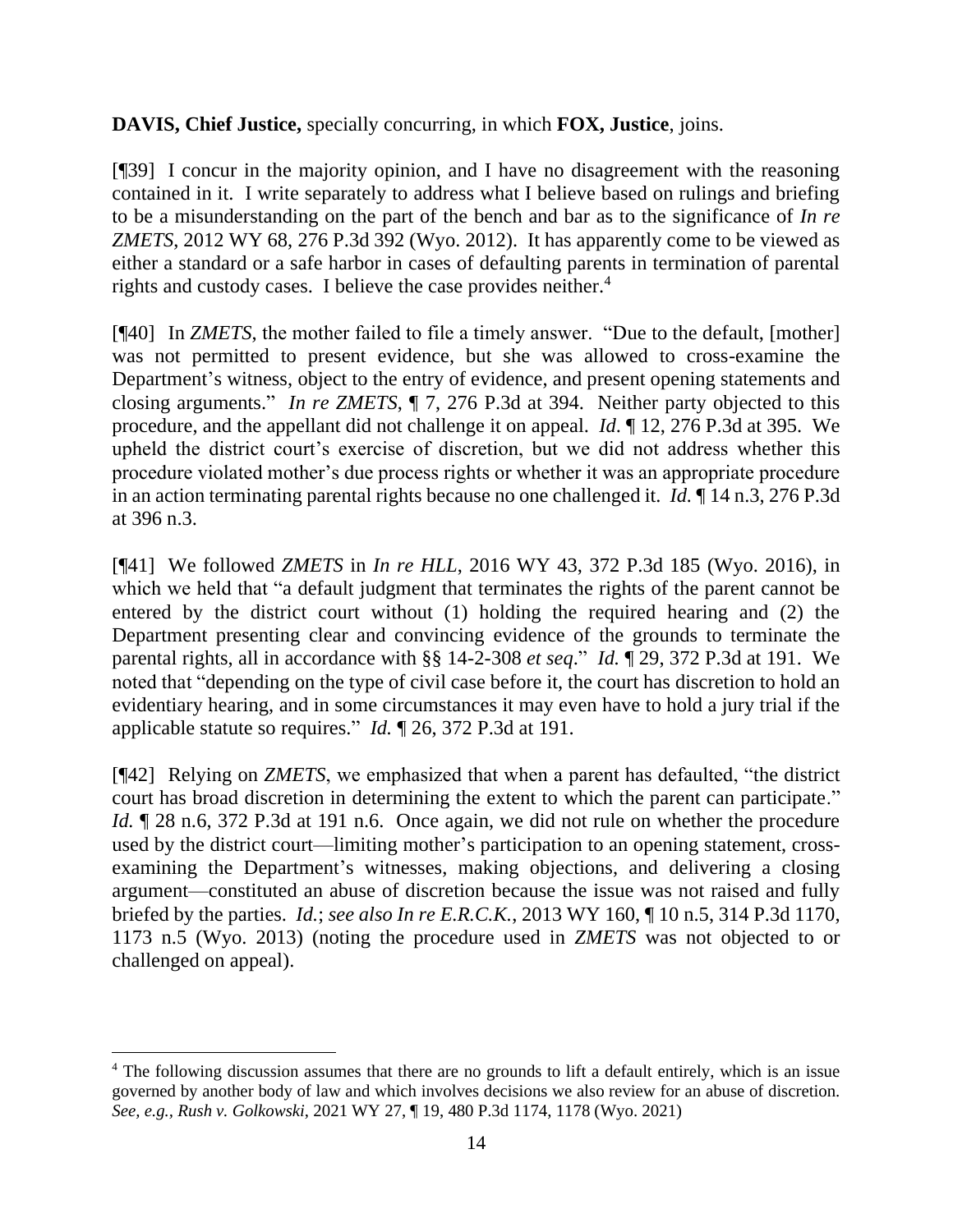[¶43] Unfortunately, in my view, *ZMETS* has come to be viewed as what it was never intended to be and is not by its express language—a case endorsing a procedure to be utilized whenever a parent defaults, or at least one providing a safe harbor from reversal when it is used. It is true that we generally recognize that "[o]nce default has been entered, the party in default is precluded from making any defense or assertion with respect to liability or an asserted claim." *Peak v. Peak*, 2016 WY 109, ¶ 8, 383 P.3d 1084, 1088 (Wyo. 2016); *see also Rosty v. Skaj*, 2012 WY 28, ¶ 20, 272 P.3d 947, 954 (Wyo. 2012). However, we have also recognized that "[w]hile default judgments are appropriate in some instances involving child custody and visitation, the best interests of the child may not necessarily be served by the strictest application of the default provisions." *Esquibel v. Esquibel*, 917 P.2d 1150, 1152 (Wyo. 1996).

[¶44] We of course do and should afford the district court broad discretion in dealing with defaults in termination and other cases, but we must remember the context in which that discretion must be exercised in a case affecting parental rights. Those decisions at trial must still be reviewed individually on appeal to determine whether there was a legitimate basis in a particular case to limit a defaulting parent's participation as was done in *ZMETS*, and whether all parties' rights were protected, including the rights of the child whose relationship with his or her parent may be terminated or altered. *In re HLL*, ¶¶ 26-29, 372 P.3d at 191; *Santosky v. Kramer*, 455 U.S. 745, 760-61, 102 S. Ct. 1388, 1398, 71 L. Ed. 2d 599 (1982) ("[T]he child and his parents share a vital interest in preventing erroneous termination of their natural relationship. Thus, at the factfinding, the interests of the child and his natural parents coincide to favor use of error-reducing procedures.") (footnote omitted).

[¶45] The ultimate goal in a termination case and in similar proceedings must be to serve the child's best interests, not to punish the defaulting parent.

> Default requests must be approached with particular caution when parental rights are at issue. A court's primary concern in parental rights matters must be the best interests of the child, and resolution of the issues affecting children is accomplished most appropriately if both parents can be heard, unless one parent has evidently abandoned the field.

*Smith v. Rideout*, 1 A.3d 441, 443-44 (Me. 2010); *see also Flynn v. May*, 852 A.2d 963, 976 (Md. App. 2004) ("As sorely tempted as we are to hold flatly that the default judgment procedure . . . is not applicable to child custody disputes, it is not necessary to go so far. We are content to hold that, . . . in the circumstances of this case, [the trial court] abused its discretion when it ordered a change in the primary physical custody of [the child] without permitting witnesses to testify or other evidence to be offered.").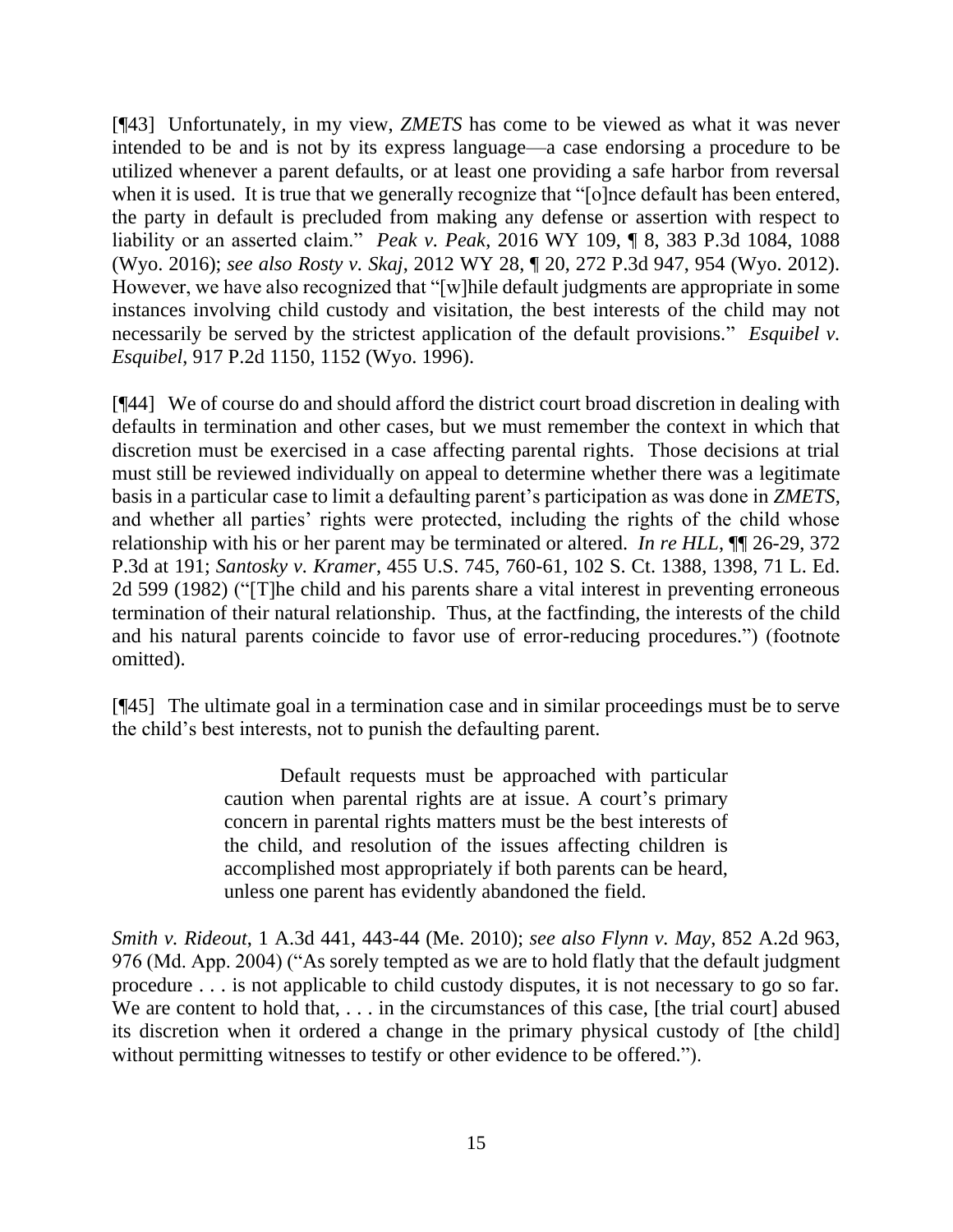[¶46] Defaulting parties are allowed to participate more fully and to testify in other civil cases than was allowed in *ZMETS*. *See Wunsch v. Pickering*, 2011 WY 59, ¶ 30, 249 P.3d 717, 725 (Wyo. 2011) (consistent with our precedent when there are unliquidated damages in civil cases defaulting party could fully participate and submit evidence in the evidentiary proceeding on damages owed); *Schaub v. Wilson*, 969 P.2d 552, 556 (Wyo. 1998) (finding we are unaware of any reason or policy to distinguish a comparative fault situation where a defaulting defendant can still participate when the issue is the apportionment of damages among sequential events); *McGarvin–Moberly Constr. Co. v. Welden*, 897 P.2d 1310, 1317 (Wyo. 1995) (finding that under the comparative negligence statute, for example, where a defendant is only liable for that portion of the damages for which he is at fault, a defaulted defendant must be allowed to defend the fault issue). Other courts have extended this reasoning to termination proceedings.

> Parents have a fundamental interest in the care, custody, and control of their children, which interest is protected by the Due Process Clause of the United States Constitution. *Mara M. v. Ariz. Dep't of Econ. Sec.,* 201 Ariz. 503, 507, ¶ 24, 38 P.3d 41, 45 (App.2002) (citing *Santosky v. Kramer,* 455 U.S. 745, 753, 102 S.Ct. 1388, 71 L.Ed.2d 599 (1982)). Thus, "when the State acts to terminate this right, it must provide appropriate fair procedures." *Id.* Mother argues that such fair procedures include having a right to be present and to participate at an evidentiary hearing concerning termination of parental rights, and we agree.

> Although not controlling, we again find guidance in established case law concerning the entry of default judgments. Arizona courts have previously held that, even when a default has been entered, a defaulted party has a right to participate in any further proceedings that will culminate in a judgment. For example, in personal injury cases, "[an] entry of default constitutes only a judicial admission of liability and not of the amount of recovery when the claim is unliquidated"; therefore, the trial court should allow a defaulting party to "crossexamine and even present counterproof." *Dungan v. Superior Court,* 20 Ariz.App. 289, 290, 512 P.2d 52, 53 (1973); *see Mayhew v. McDougall,* 16 Ariz.App. 125, 130, 491 P.2d 848, 853 (1971) (holding that a defaulted defendant has the right to contest the issue of damages). Arizona courts have also extended the *Dungan* rule to tax appeals. *See Ariz. Dep't of Revenue v. Superior Court,* 165 Ariz. 47, 50, 796 P.2d 479, 482 (App.1990).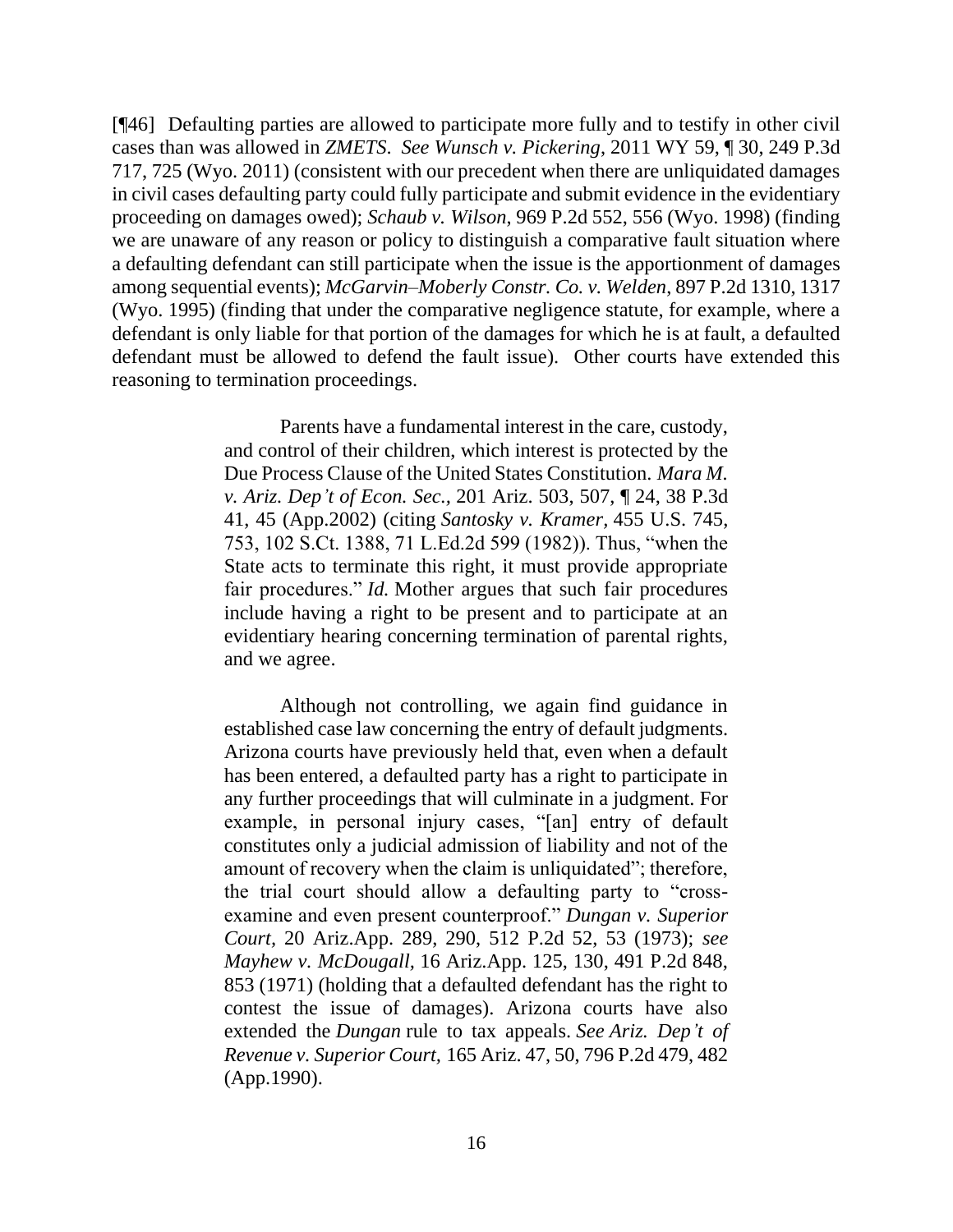Considering the above, and in light of a parent's fundamental parenting interest, we hold the entry of default or, more properly stated, a finding of waiver of rights, precludes Mother from affirmatively presenting testimony or other documentary evidence to contest the statutory bases for termination, but the requirement of fair procedures mandates giving Mother the opportunity to remain in the courtroom and participate. That right of participation includes crossexamination of ADES's witnesses and testifying if she so desires as it relates to the issue of the best interests of the children.

*Christy A. v. Arizona Dep't of Econ. Sec.*, 173 P.3d 463, 470 (Ariz. Ct. App. 2007) (footnotes omitted); *see also Brenda D. v. Dep't of Child Safety*, 410 P.3d 419, 428 (Ariz. 2018) ("[T]o avoid serious constitutional issues, we hold that if a parent appears late for a hearing, but at a stage of the proceedings where an opportunity to contest and present evidence still exists, it would be an abuse of the juvenile court's discretion to impose the full-waiver sanctions, including finding a waiver of the parent's right to contest the factual allegations in the motion.) (internal citation omitted); *In re Termination of Parental Rts. to Torrance P.*, 711 N.W.2d 690, 693 (Wis. Ct. App. 2006), *aff'd sub nom. In re Torrance P., Jr.*, 724 N.W.2d 623 (Wis. 2006); *Jones v. Jones*, 591 S.W.3d 831, 834 (Ark. App. 2019) (abuse of discretion when technical failure became primary consideration and best interest of the child was secondary); *Smith*, 1 A.3d at 443-44; *Flynn*, 852 A.2d at 975-76 (children should not be made to suffer because of a parent's procedural breaches and default); *Childers v. Riley*, 823 So. 2d 246, 246-47 (Fla. Dist. Ct. App. 2002) ("[W]hen we are dealing with the question of custody, this Court must have information from all sides in order to render an ultimate decision that will truly be in the best interest of the child. This can never be done if matters are conducted on a default basis with only one side presenting testimony.") (citation omitted).

[¶47] Nothing in this concurrence is intended to suggest that the trial judge should not take into account other factors, including the importance of timely achieving permanency in termination cases, the court's obligation to move cases through its docket without unreasonable delay, and the need to assure that the rights of the non-defaulting party are protected. Balancing all of these factors against achieving a result based on full information is undoubtedly a difficult task, but *ZMETS* does not provide a means to cut that Gordian knot with a mandatory procedure or provide a safe harbor from close review.

[¶48] However, as is the case here and as has been true in other cases that have come before us, there is no way for this Court or the trial judge to determine whether allowing a parent to testify and present evidence would have made a difference because no offer of proof was made, as required under W.R.E. 103(a)(2) (a party is required to make a showing that "a substantial right [was] affected" and "the substance of the evidence was made